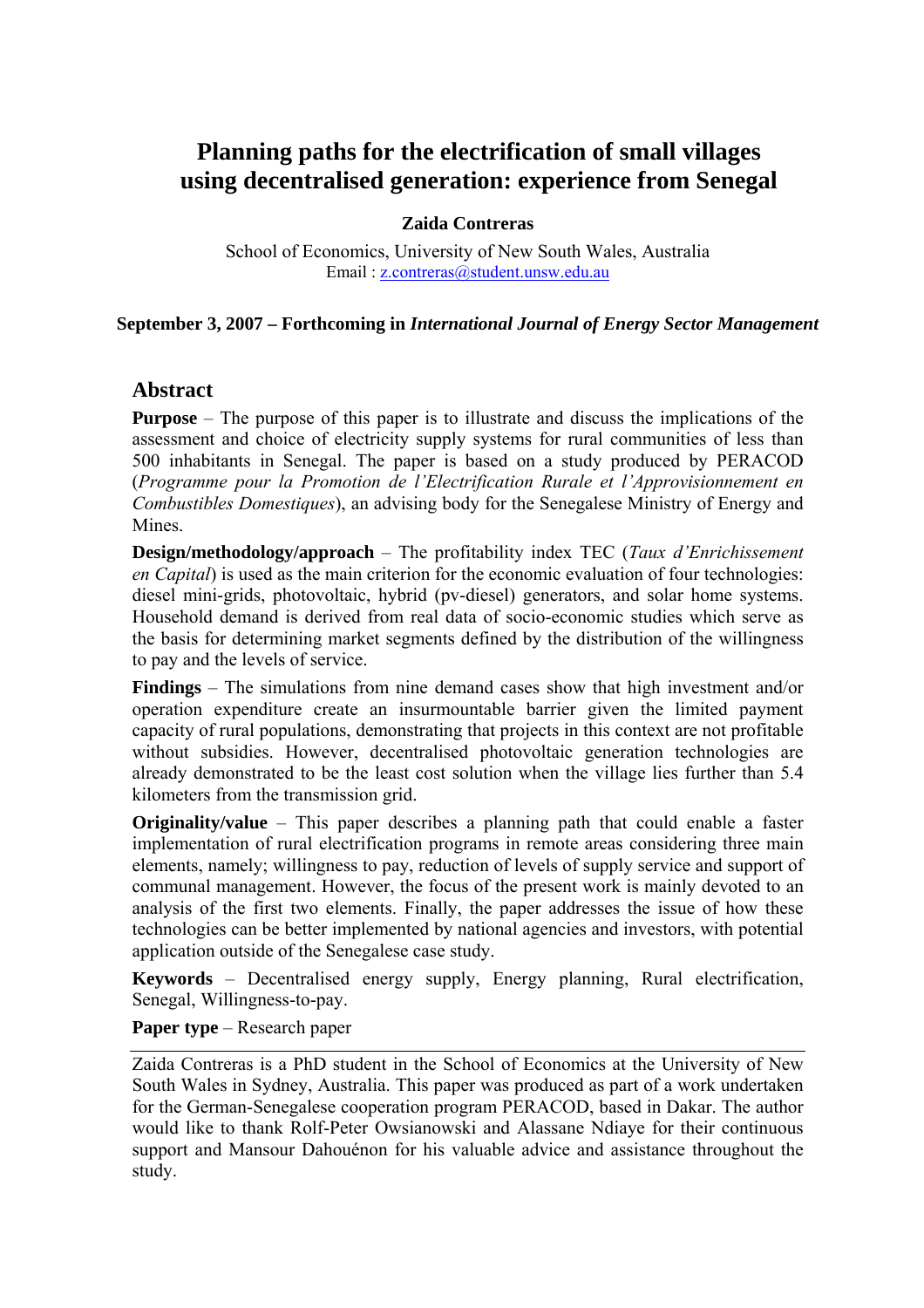## **1 Introduction**

Senegal is a Sub-Saharan country located on the coast of West Africa with about 12 million inhabitants in 2005. The existing power network mainly serves the big cities in the west part of the country as Figure 1 shows. In 2003 about 76% of the urban population and only 12% of rural population had access to electricity (Dahouénon, 2005).

The majority of electricity generated in Senegal comes from thermal power plants. According to the IEA (2007), 75% of the production of electricity in 2004 came from imported oil-based fuels. Generation from hydropower and biomass represented respectively 11% and 12%, with the remainder 2% generated from the combustion of natural gas. By February 2007, the country had a total installed generation capacity of 661 MW, although due to obsolete equipment only about 528 MW is available. The installed capacity of the monopolistic state-owned electricity provider SENELEC is made up of diesel generation (164MW), steam turbines (91MW) and gas turbines (72MW). A combined cycle plant belonging to the independent producer GTI add 50MW of capacity and a further 58 MW of smallscale diesel generators are private owned. In addition, since July 2002 a third of the output of the 200 MW Manantali hydroelectric plant in Mali is exported to Senegal (Owsianowski, 2007).



**Figure 1. Power generation and distribution networks in Senegal (CRSE, 2007a)** 

In 1998, Senegal initiated a restructuring process for the electricity sector. As with many other countries, this process involved plans of unbundling generation, transmission and distribution activities, all previously undertaken by the state-owned enterprise SENELEC. The goal was to move towards a liberalised and privatised market. However, at present, only the electricity generation market is open to the private sector and SENELEC remains the only operator in transmission and distribution (CRSE, 2007b). In addition to these market reforms, a National Action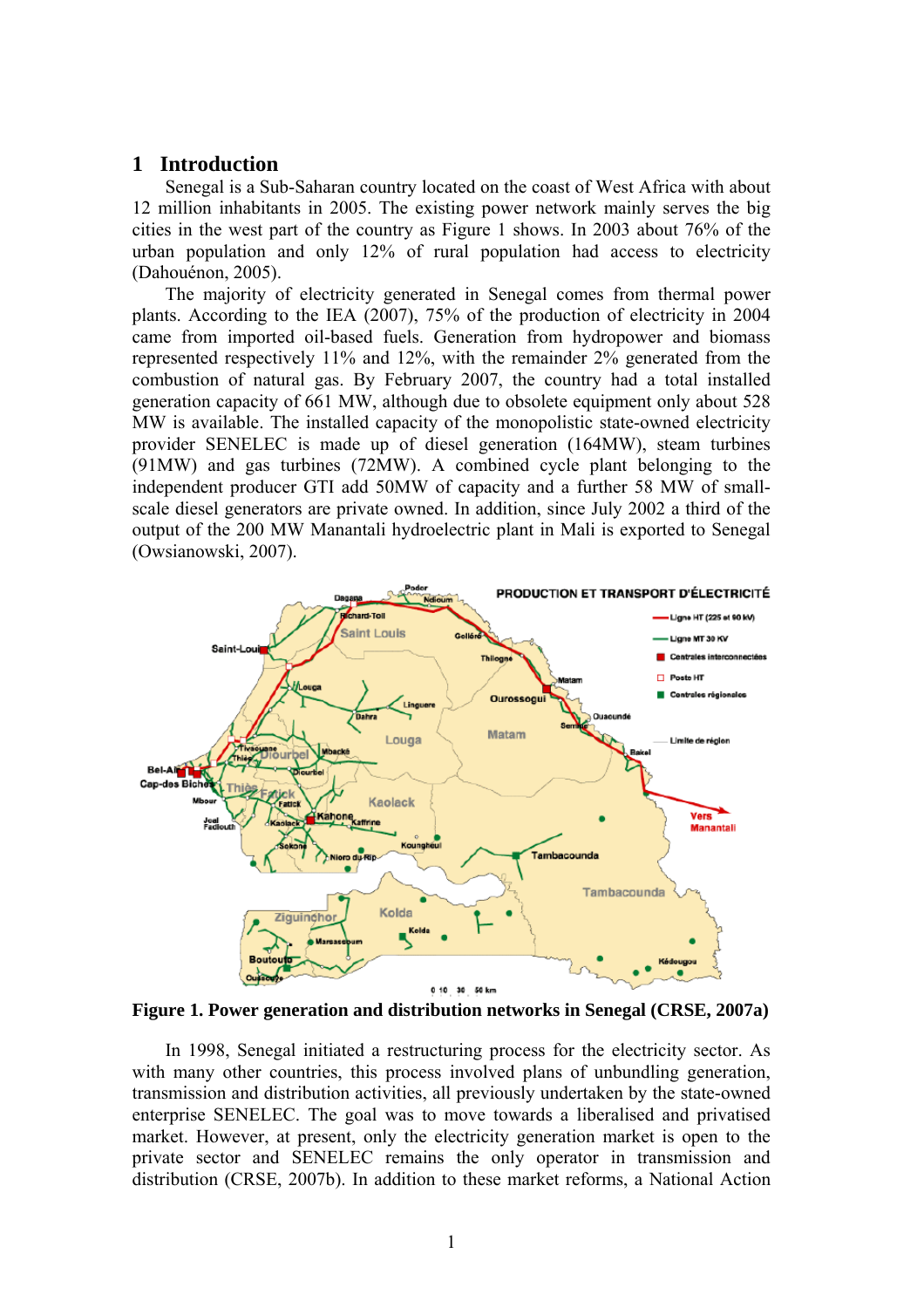Program was launched to increase country-wide electrification levels – a priority for Senegalese energy and development aspirations (Owsianowski, 2007).

In this context, the Senegalese Agency for Rural Electrification (ASER) and the Regulation Commission of the Energy Sector (CRSE) were created. The ASER has established two main mechanisms in order to achieve the stated goal of 62% rural electrification by 2022:

- PPER (Rural Electrification Priority Programme): the country was initially divided into 18 regions, and later reorganised into 13 regions, that are being concessioned to private investors via a bidding scheme for the installation and management of electricity supply infrastructure for a period of 25 years.

- ERIL (Electrification Projects of Local Initiative): Projects proposed and carried out by local communities or associations under the assistance and financial support of the ASER.

Following these initiatives, the rural electrification rate has increased from 6.1% in 1997 to around 9.9% in 2002 (CRSE, 2007c) and an estimated 15% in 2005. This is the result of the emerging conditions which create better incentives for the development of electrification projects. However, most of the existing projects are located in areas with greater population densities, while small villages in remoter parts of the country have been overlooked. This failure is explained by the difficulty of achieving good profitability levels in these areas where relatively high investment is required for new infrastructures, combined with the low demand levels and limited payment capacity of rural consumers. Such "small villages", defined as having less than 500 inhabitants, represent 84% of the localities in Senegal.

In this context, the German Agency for Technical Cooperation (GTZ) agreed to fund further research into the rural electrification of small villages, initiated and managed by the PERACOD programme (jointly administered by GTZ and the Senegalese Ministry of Energy and Mines). This research led to the study presented in this paper. The research was undertaken by the author as a consultant working with M. Dahouénon, head of the Rural Electrification Division in PERACOD and member of ASER and a highly experienced consultant in diverse cooperation projects in West and Central Africa. This study aims, first, to assess the choice of electrical supply systems for small villages and, second, to explore the measures that could improve their economic feasibility. In this way, comprehensive planning paths for small-scale rural electrification can be identified.

The first section of this paper defines the economic evaluation model, its main parameters and assumptions. Then, the simulation results obtained with real data based on the northeast region of the country are presented. The next section provides a discussion and findings of additional simulations based on the modification of certain parameters in order to optimise the results first obtained. In the final section the conclusions of the study are outlined.

## **2 Economic evaluation models**

#### **2.1 Economic Evaluation Models in Electricity Planning**

Previous studies of cost comparisons based on discounted cash flow calculations from the implementation of photovoltaic systems in rural electrification have been well developed in Ericksson et al. (1995) and ASTAE (1996). Other economic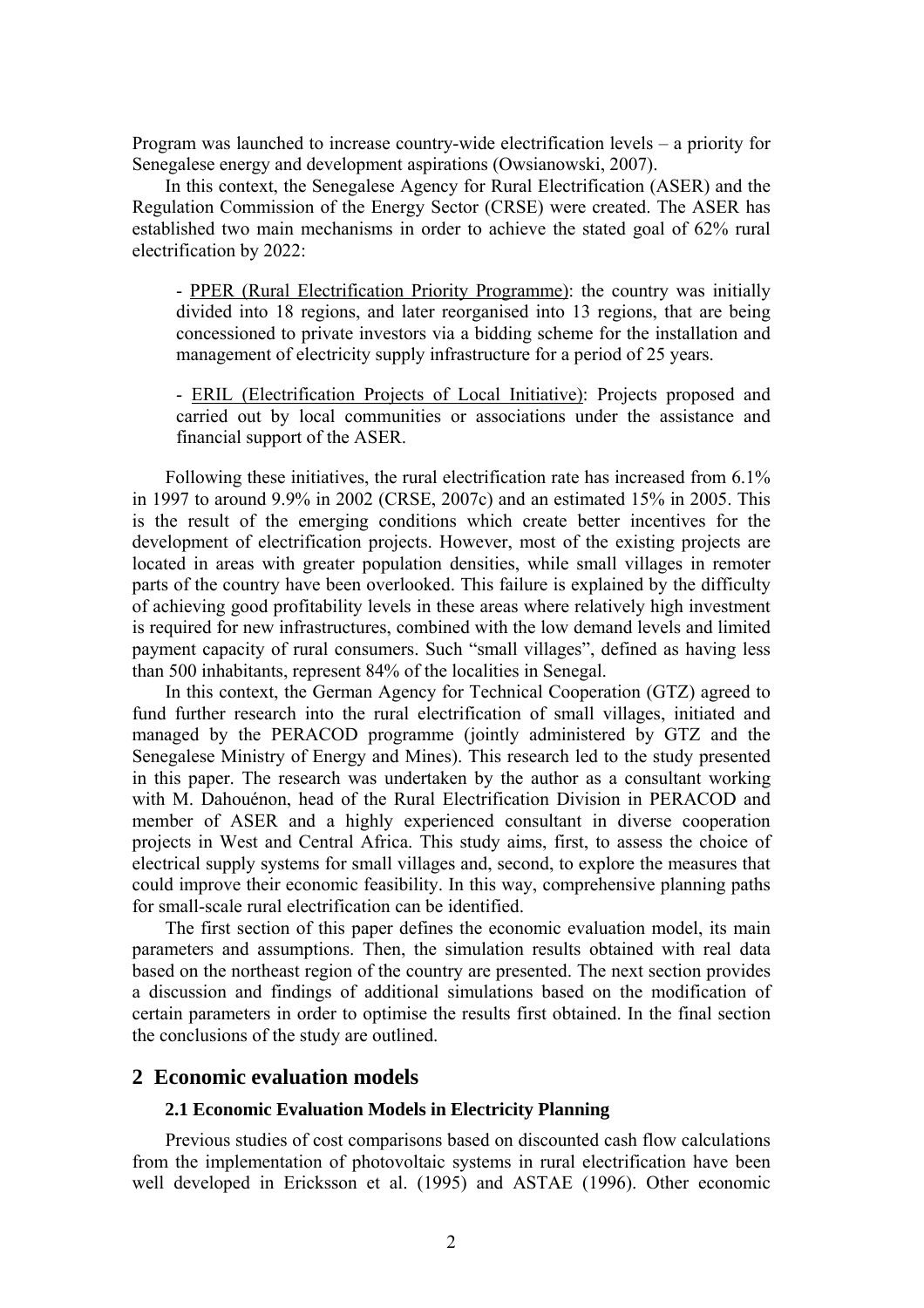analyses have focused particularly in lighting applications like compact lanterns (Rubab et al., 1996) or fluorescent lamps (Gullberg et al., 2005). Dissemination models have been developed for solar home systems, provided by the Grammeen Shakti Bank in the case of Bangladesh, where impacts on women's welfare, children's education and employment and income generation are taken into account as a result of the business cycle (Barua et al., 2001). Van Campen et al. (2000) provides a study about earlier experiences in rural electrification and concludes that a new phase of "photovoltaics beyond the light bulb" should be directed at fully exploiting the potential of these systems for sustainable agriculture and rural development.

Multi-criteria modelling can also be a useful tool in decision making processes where multiple objectives are at stake. For example, Pohekar (2004) presents a comprehensive review of different multi-objective methods applied to sustainable energy planning by illustrating the trade-off between environmental and economic parameters, and by incorporating additional community impacts, in terms of how they affect social and human assets. More recent studies include a wider range of technologies. In Vietnam, Nguyen (2007) analyses the economic viability of household electrification through photovoltaic and wind generators, compared to grid connection taking into account local resource availability. Likewise, Akella et al. (2007) develops the concept of Integrated Renewable Energy System (IRES) for decentralised supply modes, and produces an assessment of the energy share from different renewable supply inputs with the objective of achieving a minimum overall cost of electricity generation, subject to demand fulfilment and resource availability factors. All these models are based on annual estimates of energy consumption without a detailed relationship to demand load curves. In contrast, the study detailed in this paper seeks to integrate the role of production activities within small villages' demand, together with a market segmentation analysis. This is the main contribution of this paper to the literature.

The model proposed in this paper operates on two levels. Firstly, it relates detailed demand behavior to the technical and economic characteristics of decentralised supply systems - in comparison to a standard grid connection – via the use of a least-cost criterion appraisal. Secondly, it offers the possibility of analysing the associated environmental benefits, and to test different segmentation structures and management schemes. Therefore, the model outcomes show the overall effect of different approaches for rural electrification on profitability levels.

However, to which extent can an economic model be sufficient for the elaboration of a planning roadmap? Here, Pohekar (2004) makes clear that in addition to conventional policy measures:

> "…the wide exploitation of sustainable energy should be based on a completely different conception of energy planning procedure. The role of different actors in decision making thus becomes important. Methods of group decision are therefore of primary interest for the implementation of decision sciences in real-life problems" (p.367)

In this way, barriers can be identified and implementation measures can be incorporated into the analysis, which can lead to further action plans necessary for facilitating the electrification process.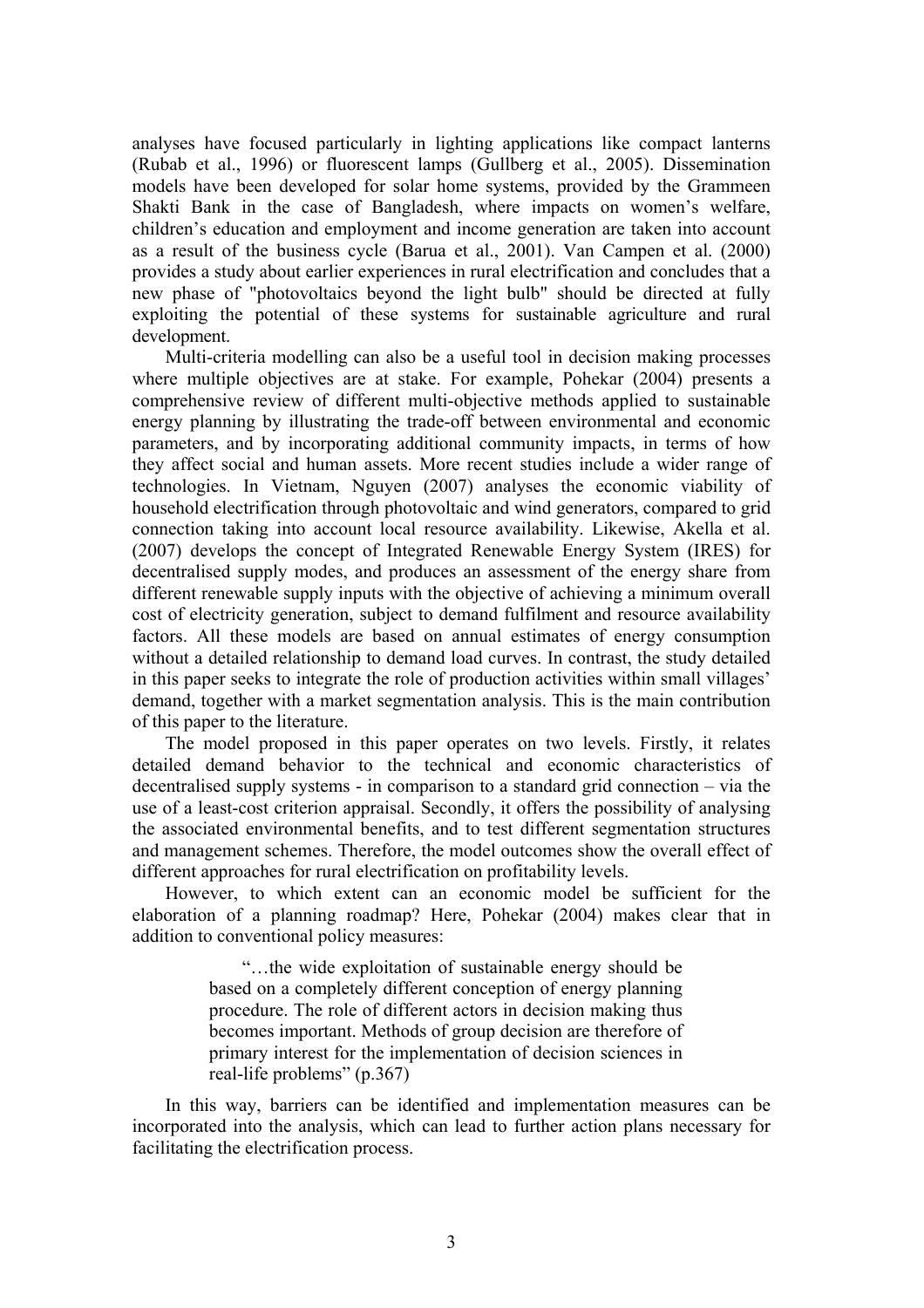#### **2.2 Model structure, main variables and data**

To analyse the problem of rural electrification in small villages in Senegal, a microeconomic model was elaborated. This model is structured in four modules as shown in Figure 2. The first module defines and builds the daily demand of the village, which is the basis of the overall analysis. The next two modules consist of a technical dimensioning and an associated economic evaluation that are applied to four configurations of decentralised supply systems. In the last part of these modules the technical solution with the best economic outcome is used to find out the critical distance in which a grid connection has lower costs than an optimal decentralised solution. The fourth module evaluates the environmental benefits of the optimal supply configuration in comparison to a reference case of a pure diesel-engine. It serves to calculate the monetary value of savings in  $CO<sub>2</sub>$  emissions that could be achieved through the acquisition of certified emission reductions (CERs) when registering the electrification of a small village as a Clean Development Mechanism (CDM) project.



**Figure 2. Modules and main variables** 

The aim of this model is to determine, under the given demand conditions, which is the most economically suitable system (in terms of cost minimisation) and to assess to what extent environmental benefits could offer additional financial incentives for the implementation of "clean" technologies. The economic approach of the model is based on the calculation of a profitability index. This is used as the main evaluation criteria, following Chabot (2004). More details on this profitability index are provided later. Previous investigations conducted by M. Dahouénon at PERACOD and ASER were the main source of local economic data for the study. The demand data of rural populations used in the simulations is obtained from a socio-economic study of the northeast region in Senegal. This information was collected by the GTZ program PSACD (2003) as a requirement for an ERIL pilot project and it is one of the first studies undertaken at a regional scale for rural electrification in Senegal.

Firstly, a profile of the estimated consumption in the village is required. Demographic data, household segments with their average willingness to pay, communal and working activities and their electrical equipment are basic input data for the model. Exogenous variables are fuel prices, exchange and inflation rates, and technical factors like efficiencies, specific fuel consumption and specific production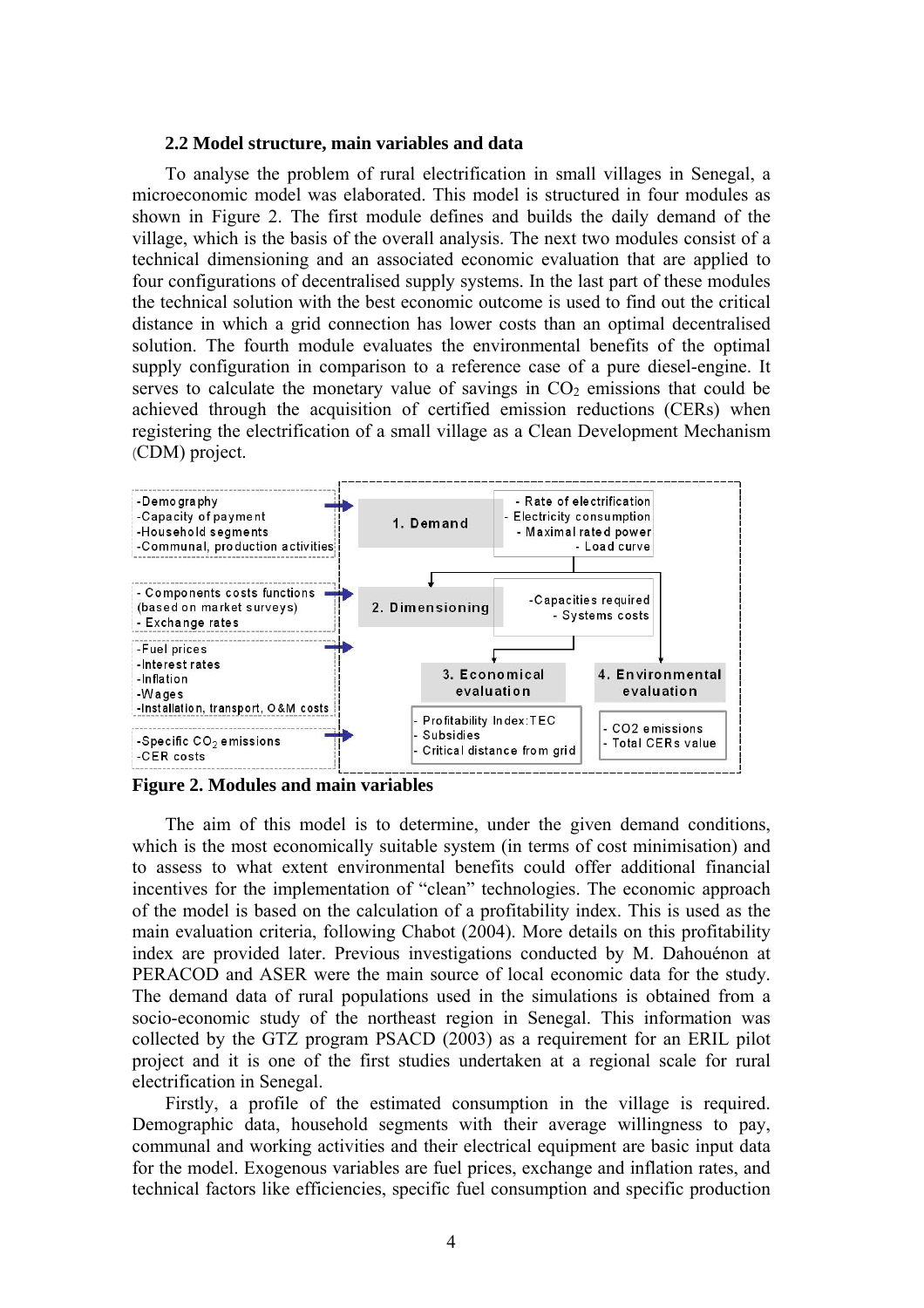of CO2. Endogenous variables are energy production and system costs. The main output data consist of global investments, subsidies required for a defined level of profitability and  $CO<sub>2</sub>$  emissions.

## **2.3 Demand definition**

Demand data serves as a basis for the market analysis. The data was obtained from a previous socio-economic study based on surveys in the northeast region comprised of the departments of Matam, part of Podor, and Morphil Island (PSACD, 2003). The study provides real elements about the socio-economic acceptance of rural electrification as a basis for the following viability analysis of this kind of project. It took into account the current energy consumption and the associated costs in households of non-electrified villages, their willingness to pay for the access to electricity and the real diffusion of electrical appliances from already electrified villages.

## *2.3.1 Regional characteristics identified by the survey*

This 2003 survey was distributed to 476 households in 18 non-electrified villages (approximately 17% of the total number of households of the region) and another 60 households of four electrified villages (located within a distance of 30 km of a non-electrified village). The region is characterised by two natural sub regions, Walo and Dieri. While the first one is located along the river Senegal, the second is less accessible and on more arid land. In general, 58% of the population relies on agriculture as its main source of revenue. In addition, commerce (7%) and fishing (7%) are also important activities for the population, but livestock breeding (1%) is only relevant for southern Dieri villages. These communities generally have a medical centre or a primary school. Access to gas and oil products is difficult due to the poor road network quality and to the isolation of places like the Morphil islands.

The survey found that 90% of the population used petrol lamps and about 5% already used photovoltaic panels for their lighting system. Diesel generators were, in a few cases (1%), already in use. All households used electric torches (expenditure on torches continues after the electrification). In most of the non-electrified households there were two petrol lamps per household. Most of the households expressed a desire to own four to nine lamps with the electrification and 17% of the population used batteries, mainly for the operation of television and radios, and in some cases for a fan as well.

#### *2.3.2 The diffusion rate*

The diffusion rate of appliances used in electrified villages is important in order to define the grade of penetration of equipment in a medium term (two years). Experience has shown that after electrification the acquisition of electrical appliances is realised between the second and fourth year, which doubles the electric consumption in the period mentioned. The integration of diffusion rates as constant factors into the overall demand load  $-$  i.e. in the system dimensioning  $-$  is necessary because it reflects the fact that not all rural households will be able to acquire new devices at the same time and otherwise the supply system would be oversized.

The diffusion rates were obtained from the survey (PSACD, 2003) for a range of devices found in already electrified villages. The present paper considers that service for households in small villages will mainly be developed with the basic equipment listed in Table I.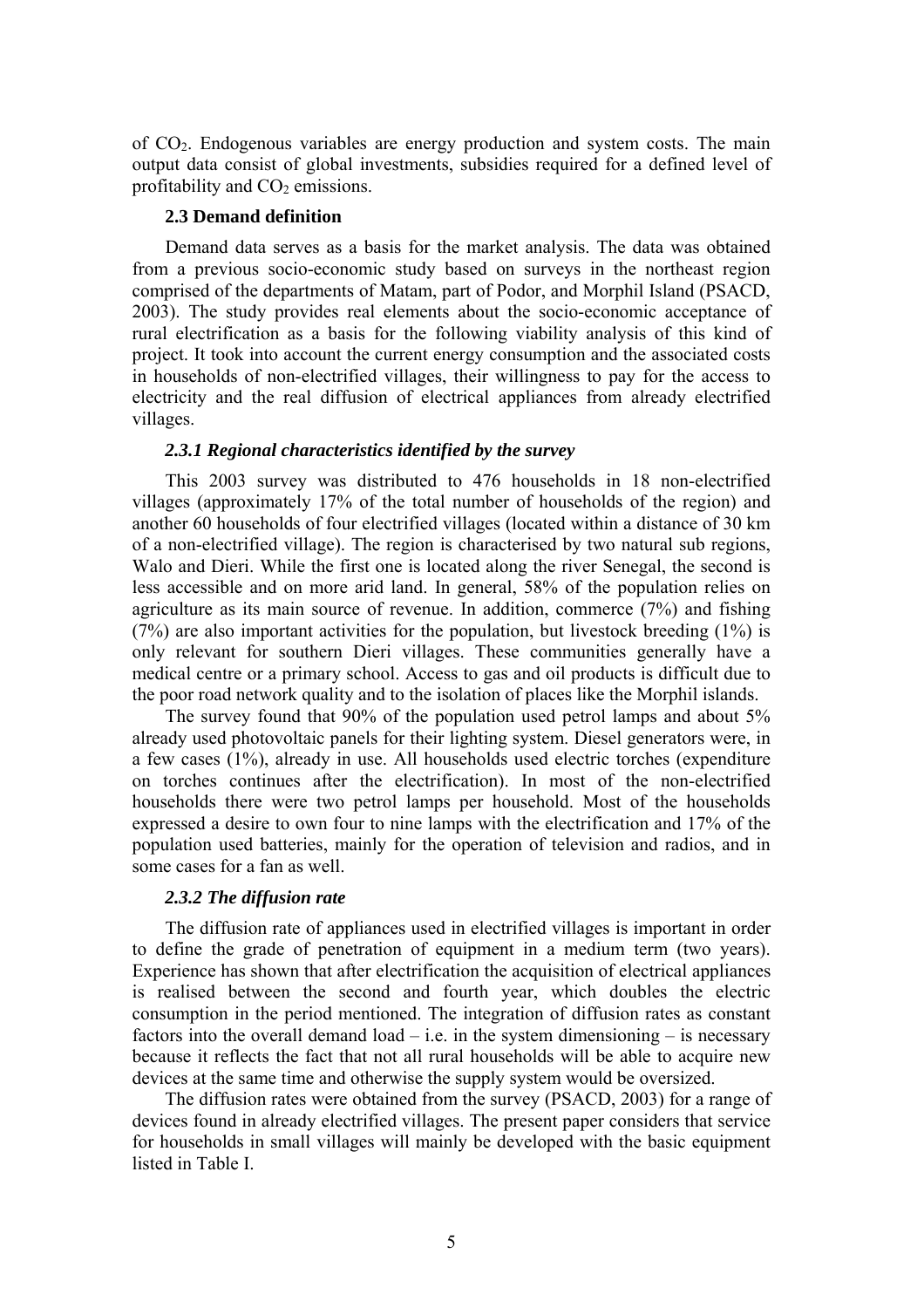| Equipment      | <b>Diffusion rate</b> |
|----------------|-----------------------|
| Radio cassette | 80%                   |
| Fan            | 12%                   |
| TV B&W         | 2%                    |
| TV colour      | 68%                   |
| Refrigerator   | 45%                   |

**Table I. Diffusion rate of electric appliances after electrification** 

## *2.3.3 Household segmentation*

The main findings of the socio-economic study are based on the distribution of the willingness to pay and the corresponding expected level of service. The population is divided into four segments which are inputs for the economic evaluation model.

It is important to recognise that the payment capacity among the population in rural regions greatly varies. Only a few households are willing to pay substantially more to have access to electricity and these households expect to get a much higher level of usage from the system. The majority of households will not be able to afford high payments but expect only a basic service for lighting and low power appliances. Hence, the demand is modelled following the approach used by De Gouvello and Maigne (2002) in which four segments with their corresponding levels of service are defined from survey information processed previously in a statistical analysis of multiple components.



**Figure 3. Distribution function of the capacity of payment in Northeast Senegal**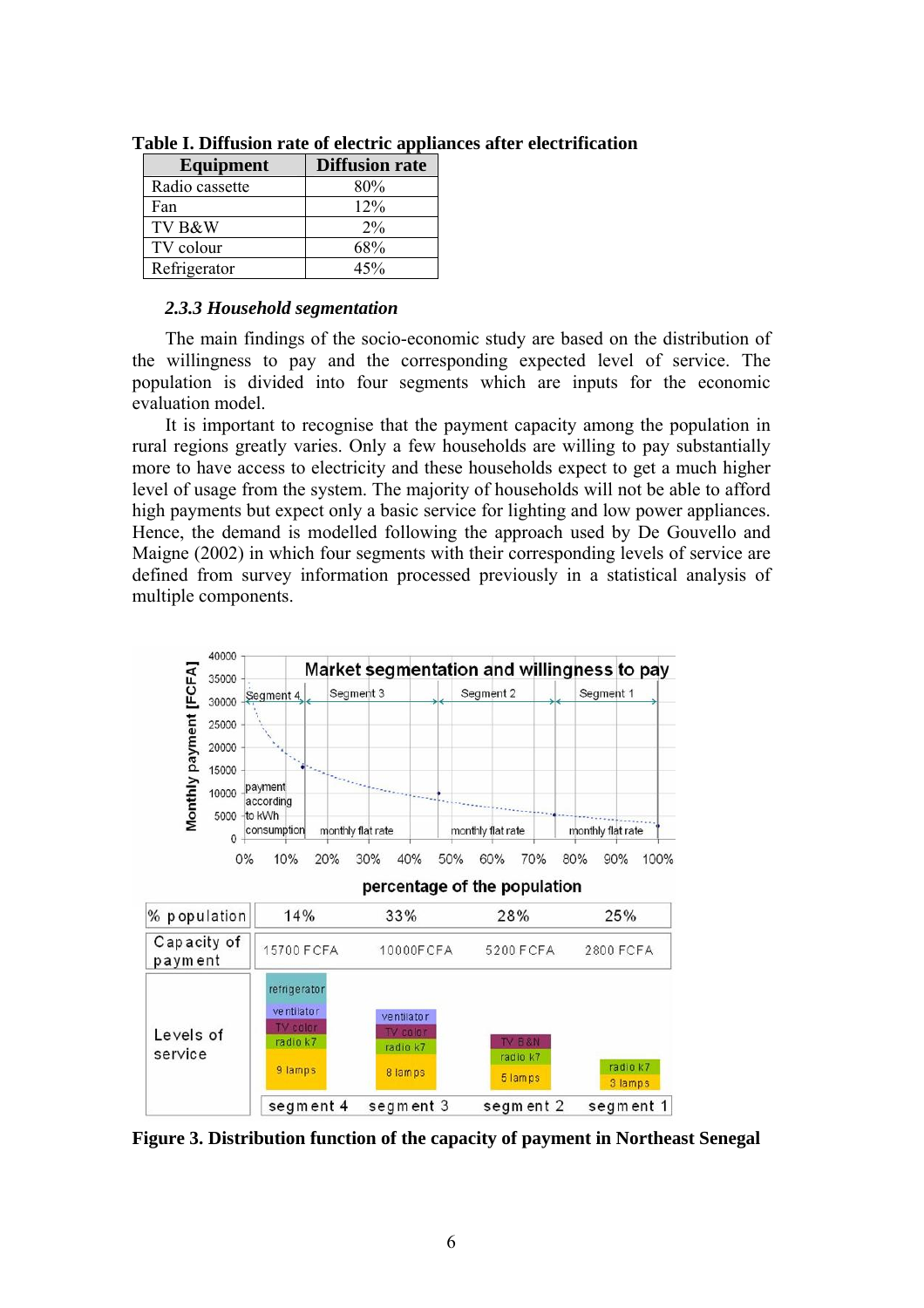The resulting market segmentation from the survey information is summarised in Figure 3. Segment 1 covers 25% of the population that would be able to pay at least 2,800 Francs CFA (about 4  $\epsilon$ ) per month for the use of three lamps and a radio cassette. In contrast, Segment 4 includes 14% of the population that would be able to pay five times more than Segment 1, but expects to use nine lamps, a radio cassette, a television, a fan and a refrigerator, which demands the highest amount of power. For this reason, users in Segment 4 would rather pay their consumption per kWh. Segments 2 and 3 are intermediate consumers and the main difference lies in the amount of lamps desired, the use of a fan and the type of television.

#### *2.3.4 The electrification rate*

An optimal electrification rate is used to obtain the highest revenue amount from the global capacity of payment in the village (De Gouvello and Maigne, 2002). Additionally, it integrates the fact that, in reality, when electrification is deployed not all households are able to acquire the connection service rights due to personal or economic reasons, even if they have stated their willingness at the previous surveys.

The electrification rate is calculated within the economic model through the integral of the distribution function of the willingness to pay (*DAP*) which indicates the maximum of the revenues function (*CA*), as the following equations show. In these functions,  $x$  is the percentage of population.

$$
DAP(x) = -a \log(x) + b \tag{1}
$$

$$
CA(x) = x \cdot DAP(x) \tag{2}
$$

#### *2.3.5 Estimation of the electricity consumption*

The estimated amount of daily electricity consumption is calculated on the basis of household consumption, communal and production sectors. The amount of existing households is a function of the village population and average family sizes which depend strongly on the region. The model provides a list with average family sizes of all regions in Senegal. The number of households in each segment is obtained after applying the optimal electrification rate to the percentages of the household segmentation. The daily use of standard appliances of a household in each of the four segments is characterised on survey findings and hypotheses about their operating times.

Communal infrastructures consists of public lighting, schools, medical services, administrative offices and religious places. The production sector is comprised of activities like commerce and working machines which are of high importance for the generation of value-adding within the local economy. The consumption of electricity in communal and production activities is calculated similarly to the household sector, with corresponding electrical appliances and operating times. The following facilities are used as input data to model a village of 500 inhabitants.

| Communal services          | + Revenue generating Activities | + Public lighting |  |  |  |
|----------------------------|---------------------------------|-------------------|--|--|--|
| 1 doctor's surgery         | 1 general store                 |                   |  |  |  |
| 1 school                   | commerces<br>1 hardware store   |                   |  |  |  |
| 1 administrative office    | 1 workshop                      | 10 lamps          |  |  |  |
| 1 telecommunication centre | production<br>$1$ mill          |                   |  |  |  |
| <b>MAANLIA</b>             |                                 |                   |  |  |  |

**Figure 4. Non-domestic activities in a small village**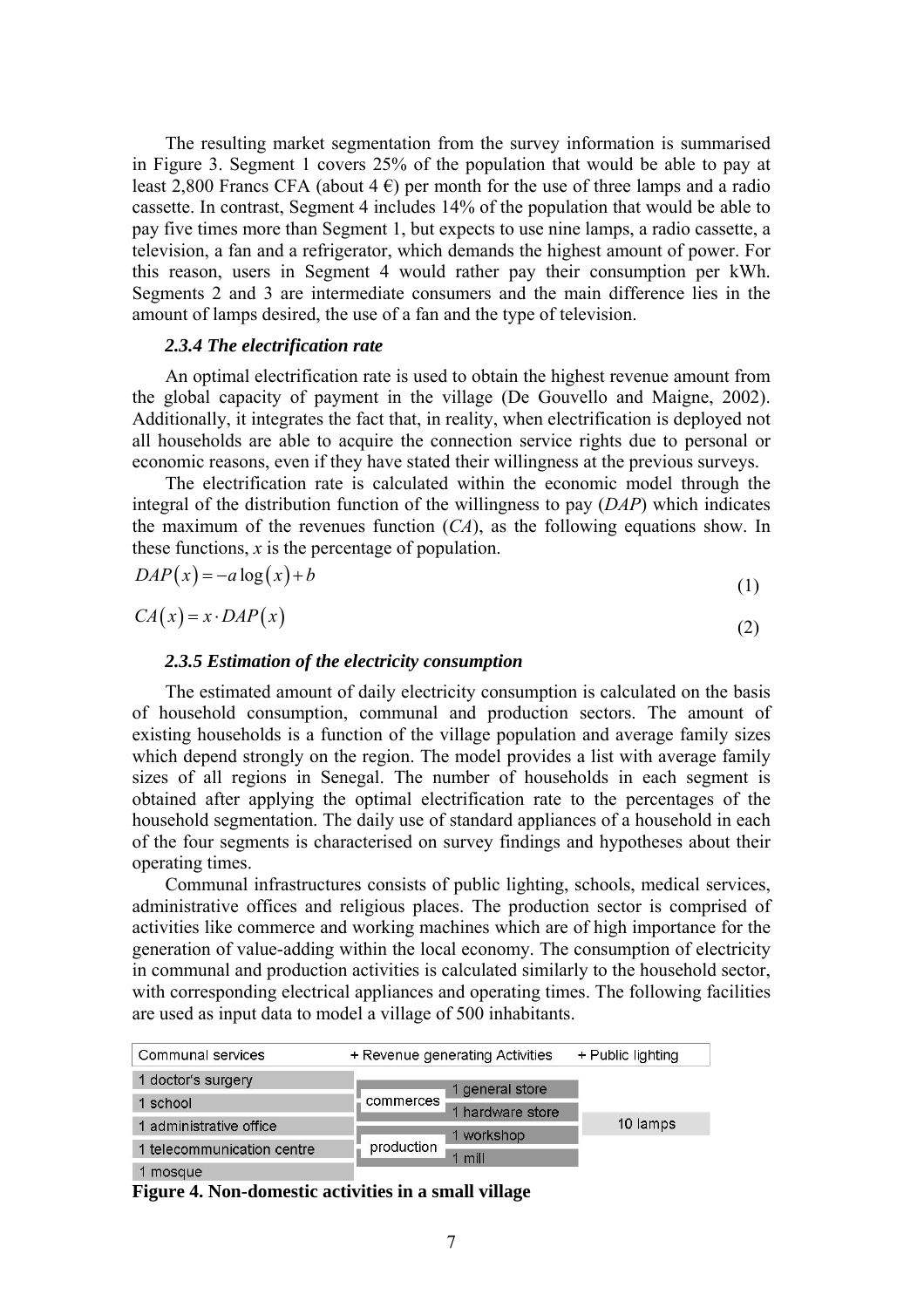#### **2.4 Systems dimensioning and components costs**

Four configurations of supply technologies where chosen for the comparison: diesel mini-grids, photovoltaic (PV) and hybrid (PV-Diesel) power plants and solar home systems. The dimensioning of the mini-grid supply systems is based on the overall amount of energy consumption per day by hour. In this way, a village load curve is obtained after taking into consideration the electrification and diffusion rates and common schedules of the activities in rural communities. Therefore, the peak consumption and system's capacity can be estimated. In contrast, Solar Home Systems are calculated separately, only according to the daily amount of energy consumption in each facility. At a later stage, the load curve and the required supply system's capacity can be reduced with some adjustments in demand side and service availability parameters.

## *2.4.1 Dimensioning parameters*

After obtaining the demand profile, the components of the systems can be calculated through small programming sequences that are linked to lists of some commercially available products and their main features. The main parameters used for the dimensioning of mini-grid systems are shown in Table II.

|                                                                           |                                                                                                                                                                                                                                   | Photovoltaic mini-grid                                                                                                                                                                                                                                                                                            |                                                                                                                                                                                                                                                                                                                            |
|---------------------------------------------------------------------------|-----------------------------------------------------------------------------------------------------------------------------------------------------------------------------------------------------------------------------------|-------------------------------------------------------------------------------------------------------------------------------------------------------------------------------------------------------------------------------------------------------------------------------------------------------------------|----------------------------------------------------------------------------------------------------------------------------------------------------------------------------------------------------------------------------------------------------------------------------------------------------------------------------|
|                                                                           | Diesel mini-grid                                                                                                                                                                                                                  |                                                                                                                                                                                                                                                                                                                   | <b>PV-Diesel mini-grid</b>                                                                                                                                                                                                                                                                                                 |
|                                                                           |                                                                                                                                                                                                                                   | <b>Inverter [48V]</b> : $P_{inv}$ [W ] = $\frac{P_{peak}}{f_l \cdot \eta_{inv}}$ $\begin{array}{c} P_{peak} \text{ Load peak power} \\ f_i^{\text{flow}} \text{ Inverter's power c} \end{array}$                                                                                                                  | Inverter's power capacity<br>Transport losses factor = $0.9$<br>Inverter's efficiency = $0.91$                                                                                                                                                                                                                             |
| <b>Engine</b>                                                             |                                                                                                                                                                                                                                   | Photovoltaic modules                                                                                                                                                                                                                                                                                              | <b>Engine</b>                                                                                                                                                                                                                                                                                                              |
| $P_{eng}$ Engine's capacity<br>$f_i$ Transport losses factor = 0.9        | $P_{eng}$ [kVA] = $\frac{1.2}{1000 \cdot 0.9} \cdot \frac{P_{peak}}{f}$<br>The engine operates if the load is at least 1/3                                                                                                        | $P_{\text{pv}}\left[\text{W}_{\text{p}}\right] = \frac{E_{\text{day}}}{I_{\text{net}}}$<br>$I_{net} = I_{sun} \cdot \eta_{bat} \cdot \eta_{inv} \cdot \eta_{reg} \cdot f_i \cdot f_i$<br>Village's daily energy consumption [Wh]<br>$E_{\text{dav}}$<br>Average insolation in the country<br>I <sub>sun</sub>     | $P_{eng}$ [kVA] = $\frac{1.2}{1000 \cdot 0.9} \cdot \frac{P_{peak}}{f}$<br>$P_{eng}$ Engine's capacity<br>$f_i$ Transport losses factor = 0.9<br>The engine runs only to support the peak load                                                                                                                             |
| <b>Batteries</b><br>$I_{bat}[Ah] = \frac{1}{48V} \cdot \frac{C_{bat}}{d}$ | of the nominal power (min. efficiency of 20%)                                                                                                                                                                                     | 6.25 kWh/m <sup>2</sup> day<br>Battery's efficiency = $0.8$<br>$\eta_{\text{bat}}$<br>Inverter's efficiency = $0.91$<br>$\eta_{\text{inv}}$<br>Charge controller's efficiency = $0.95$<br>$\eta_{\text{cont}}$<br>Transport losses factor = $0.9$<br>f,                                                           | and not more than 6 hours a day.<br>Photovoltaic modules<br>$P_{pv} \left[ \mathbf{W}_{\mathrm{p}} \right] = \frac{E_{\textit{day}} - E_{\textit{eng}}}{I_{\textit{net}}}$                                                                                                                                                 |
| d<br>efficiency regimes.<br>Fuel storage tank<br>$(0.4$ litres / kWh).    | Maximum discharge of batteries = 60%<br>$C_{bat}$ Energy to be supplied by the batteries<br>to avoid the operation of the engine under low<br>Determined by the operating time of the<br>engine and the specific fuel consumption | $f_{\tau}$<br>Efficiency reduction due to high<br>$temperatures = 0.9$<br><b>Batteries</b><br>$I_{bal}[\text{Ah}] = \frac{1}{48V} \cdot \frac{E_{day} \cdot t_{auto}}{d}$<br>d<br>Maximum discharge of batteries = 60%<br>$E_{\textit{day}}$<br>Village's daily energy consumption<br>Autonomy days<br>$t_{auto}$ | $I_{net} = I_{sun} \cdot \eta_{bat} \cdot \eta_{inv} \cdot \eta_{reg} \cdot f_i \cdot f_i$<br>See abbreviation of the photovoltaic mini-grid<br>$E_{enq}$ Energy supplied by the diesel engine [Wh]<br><b>Batteries</b><br>$\boxed{I_{bat}[\text{Ah}]=\frac{1}{48\text{V}}\cdot\frac{(E_{day}-E_{eng})\cdot t_{auto}}{A}}$ |
|                                                                           |                                                                                                                                                                                                                                   |                                                                                                                                                                                                                                                                                                                   | See abbreviation of the photovoltaic mini-grid<br>Fuel storage tank<br>See abbreviation of the diesel mini-grid                                                                                                                                                                                                            |

| Table II. Technical parameters and criteria for the dimensioning |  |  |  |  |
|------------------------------------------------------------------|--|--|--|--|
|------------------------------------------------------------------|--|--|--|--|

The components of stand-alone systems are calculated similarly to the photovoltaic mini-grid, with the difference that the variable  $E_{day}$  corresponds to the daily consumption of each household, communal or production activity. The batteries used as references are 12V monoblock, instead of 2V banks as in the minigrid systems. In general, different charge controllers are required depending on the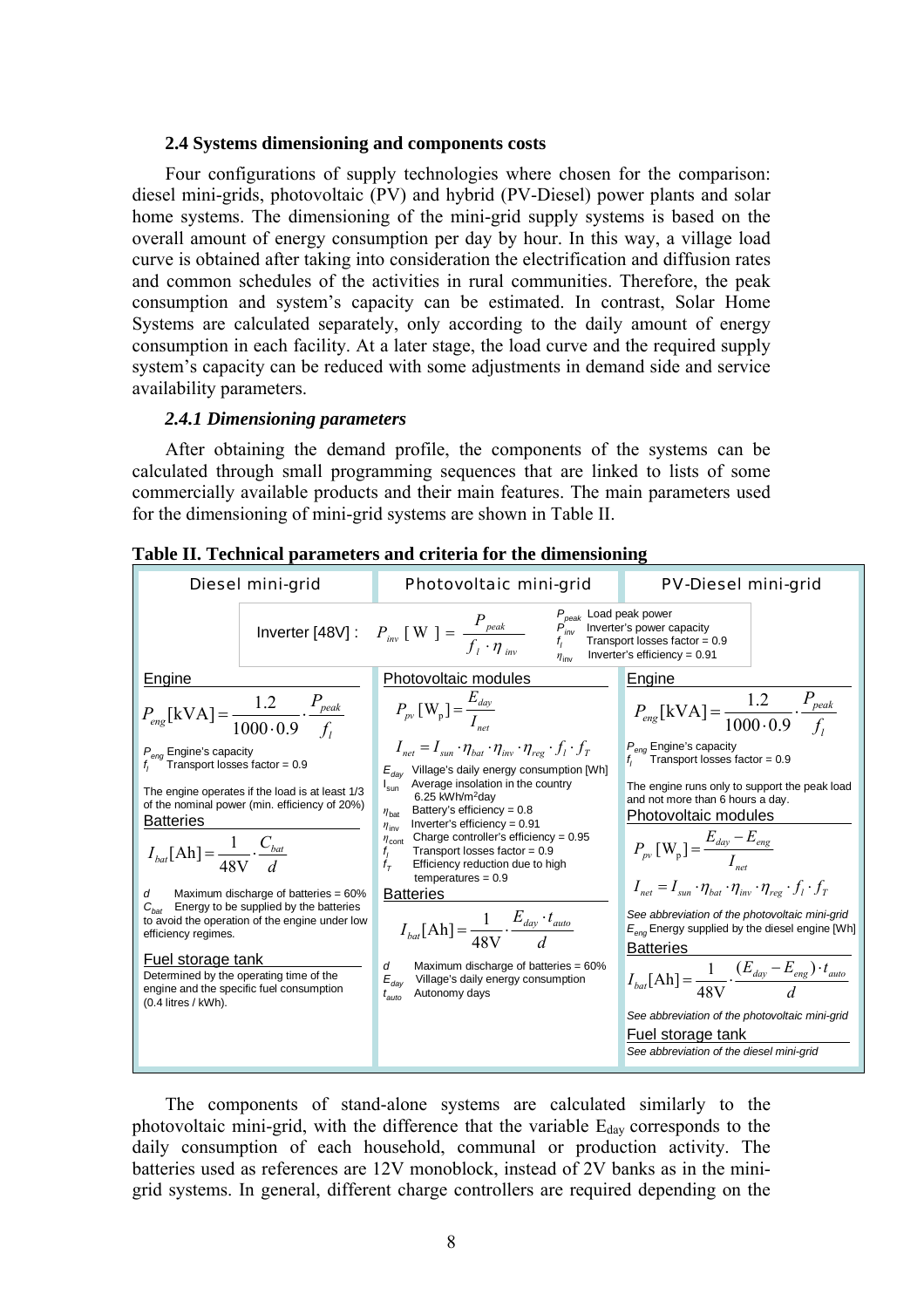photovoltaic current output. Low power consumption facilities are calculated as 12V systems, all others are designed as  $24V$  systems. The dimensioning is based on  $50W_p$ and  $100W<sub>p</sub>$  photovoltaic modules. Only high power consumption activities such as those in Segment 4 households, the general shop and the workshop require an inverter. If the current required by electrical appliances like a mill of 1500 Watts, is higher than 45 Amperes, then a relay is integrated to the system.

#### *2.4.2 Capital costs*

The investment costs of the main components were modelled with linear equations that are a function of the installed capacity  $(C_{inv}, C_{bat}, C_{eng}, C_{pv})$ . In these equations,  $\alpha$  and  $\beta$  were determined according to previous works of Dahouénon (2005) or to a group of existing products in Senegalese or European markets. The cost functions for the components in each system  $(k_{inv}, k_{hat}, k_{env}, k_{wv})$  were used as the basis for the economic evaluation of mini-grid systems.

$$
k_{inv} = \alpha_1 \cdot C_{inv}[\text{kW}] + \beta_1
$$
  
\n
$$
k_{bat} = \alpha_2 \cdot C_{bat}[\text{kWh}] + \beta_2
$$
  
\n
$$
k_{eng} = \alpha_3 \cdot C_{eng}[\text{kVA}] + \beta_3
$$
  
\n
$$
k_{pv} = \alpha_4 \cdot C_{pv}[\text{kWp}] + \beta_4
$$
 (3)

In the equations shown above  $\alpha_1 = 1138EUR/kW$  and  $\beta_1 = 0$  after considering inverters from 2.5 to 20kW. In a similar way,  $\alpha_2 = 77$  EUR/kWh and  $\beta_2 = 0$  with batteries analyzed in the range from 0.5 to 3kWh of capacity. Diesel engines from 10 to 50kVA have shown a cost curve with the constants  $\alpha_3 = 174EUR/kVA$  and  $\beta_3 =$ 3050EUR. Photovoltaic module costs (determined by  $\alpha_4$  and  $\beta_4$ ) depend on the system type: after information from ASER (Dahouénon, 2005) the average cost of photovoltaic in mini-grids is 2500 FCFA/Wp (3800EUR/kWp) and in Solar Home Systems it increases to 4600 FCFA/Wp (7000 EUR/kWp) which includes the mounting rack.

In Solar Home Systems, 24V inverters are required and therefore different costs should be considered. Additionally, the costs of charge controllers and, if necessary, a relay are associated directly to a list of available products which are chosen for every single system.

Other hardware costs like a low voltage connection network (PA 4 x 16 mm² cable lines in the case of mini-grids), interior installations and systems' accessories are also taken into account. Indirect investment costs due to engineering, infrastructure, transport and installation are calculated applying certain factors given by Dahouénon in previous projects at PERACOD. The latter indirect installation costs are not applied in Solar Home Systems, because they are included within the cost of photovoltaic panels.

Engineering and planning is assumed to be 3-4% of the investment costs in each system. The infrastructure required for a diesel engine is fixed by 900,000 FCFA, about 1370EUR, and for a photovoltaic mini-grid system is 7% of the costs of capacity installed in  $W_n$ . Installation works in the diesel generator system are estimated to be approximately as 8% of the generator cost and for the photovoltaic system as 5% of the investment costs. Transport of materials is a function of the distance from the village to the main port in the country using the specific cost of 500FCFA/km.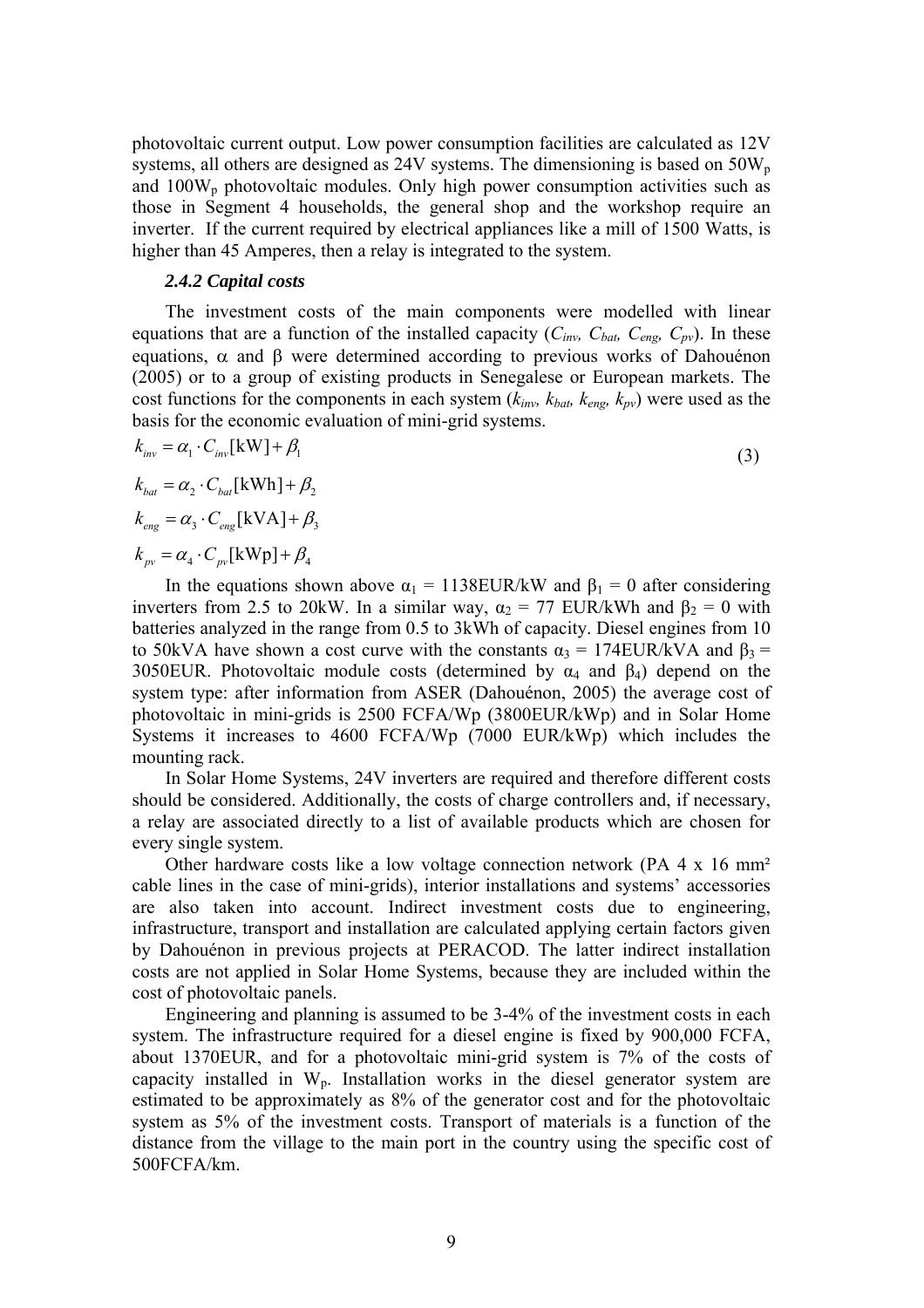#### *2.4.3 Operations and maintenance (O&M) costs*

O&M costs include costs of fuel, maintenance and personnel. They are based on different assumptions depending of the supply system. Fuel prices in Senegal have been fixed by the local government and by 2005 the price of diesel was 540 FCFA/litre. The maintenance costs for the engine, photovoltaic and hybrid systems are assumed to be 4%, 1% and 2% of the investment costs, respectively. The annual expenditure in personnel is 1,200,000 FCFA for the engine and the hybrid systems, half of this amount for the photovoltaic system and one third for the solar home systems.

#### *2.4.4 Replacement costs*

The system components are to be replaced regularly according to the assumptions on the life of standard products. A small diesel engine is expected to be replaced after 15,000 operating hours. The output of photovoltaic modules is normally guaranteed from producers for 30 years. Batteries are assumed to function for 8 years and, similarly, inverters and charge controllers for 10 years. All provided interior and public lamps have a nominal life of 8,000 operating hours.

#### *2.4.5 Payment scheme*

In order to simplify payments and the billing process, households in Segments 1, 2 and 3 are required to pay a constant rate according to the willingness to pay expressed. Their respective consumption is limited on a monthly basis. Only consumers in Segment 4 require a meter and pay their real consumption in kWh. It is important to mention that transaction costs incurred from billing and payment collection activities are not integrated in the model.

Communal and production activities are classified within the given household segments according to their monthly energy consumption. In this way, a payment scheme related to the amount of energy consumed is assigned: the group with the highest energy consumption equivalent to the fourth segment will pay their monthly consumption in kWh. The other three segments will pay a fixed monthly tariff determined by their capacity to pay.

The ASER has used a retail price of 120 Francs CFA per kWh in rural electrification projects. In reality non-electrified villages are willing to pay a much higher specific tariff for the expected consumption shown. In our analysis the ASER tariff is applied as recommended in the fourth segment of households and equivalent production activities.

#### **2.5 Economic analysis**

A profitability index (outlined by Chabot as TEC, *Taux d'Enrichissement en Capital*) is used as the main criterion for the economic evaluation of the supply systems and is defined as follows (Chabot, 2004):

$$
TEC = \frac{NetPresentValue}{Capital\_Investment}
$$
\n(4)

In comparison to the Net Present Value (NPV), the profitability index (TEC) allows for an evaluation of the performance of the capital invested. Although different projects could generate the same amount of net profit, it would be more attractive to choose those projects in which less capital is required for the initial investment, i.e. the higher the TEC, the more efficient the capital has been allocated.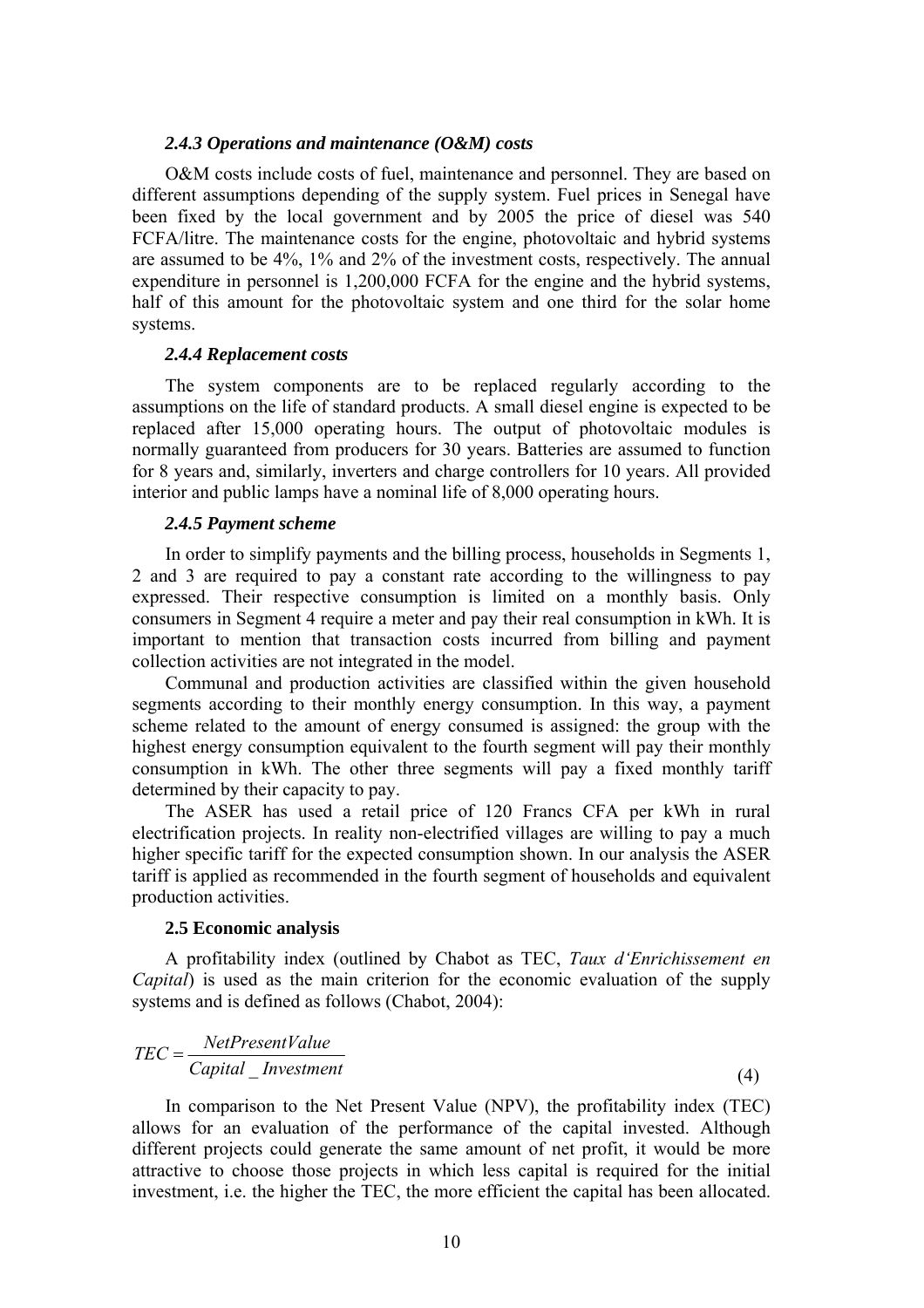Following Chabot (2004), an overall profit of at least 20% of initial investment costs is considered to be satisfactory for service providers in this context.

The calculation of the net present value is based upon the following assumptions: a time frame of 30 years, 2% inflation, 10% nominal interest rate, annual increase of fuel prices of 4%. The profitability index expected by investors (*TEC expected*) is defined to be 0.2 and there is an annual increase of payment tariffs and component costs which is proportional to inflation.

If the TEC is negative or lower than the acceptable level of profitability, then the subsidies required are calculated as a percentage of the investment of the supply system (Chabot, 2004):

$$
Subsidies = \frac{TEC_{expected} - TEC_{present}}{1 + TEC_{expected}}
$$
\n(5)

The supply system with the highest profitability index has also the lowest production costs per output unit. Comparing the levelised costs (*pc*) of the most profitable decentralised solution with those of connecting the village to the grid allows us to determine the critical distance in which decentralised supply systems become attractive (see the equation below). Grid transmission losses of 15% were assumed.

$$
pc_{grid}(km) = \frac{f_{\text{Investment\_fix}} + f_{\text{Investment\_MT}}(km) + f_{\text{replacement}} + f_{el\_purchase}(kWh)}{el\_production_{discounted}}
$$
 where  $pc_{ref\_grid}$   $\left[ \frac{FCFA}{kWh} \right]$   

$$
pc_{crit\_grid} = \min(pc_{decentralised\_prod})
$$
 (6)

#### **2.6 Environmental analysis**

Besides achieving reliable and profitable supply systems the model evaluates the potential benefits of clean technologies, which is a fundamental element of sustainable development plans in rural communities.

Daily carbon emissions are calculated in each of the engine based systems. The amount of emissions depends on the amount of fuel consumed by the engine, which varies during the day according to its load level as the following equation defines.

$$
E_{CO_2}\left[\frac{kg}{year}\right] = 365 \cdot \sum_{t=0}^{23} \left[P_{consumption}(t) \cdot \varepsilon_{nom}\left[\frac{kgCO2}{kWh}\right] \cdot f_{efficiency}\left(\frac{P_{cons}(t)}{P_{nom}}\right)\right]
$$
(7)

Where the factor *fefficiency* is a function of the load level of the engine, which is the ratio between the actual power consumed  $(P_{cons}(t))$  and the engine's nominal power  $(P_{nom})$ .  $\varepsilon_{nom}$  is the emissions factor and  $P_{consumption}$  is the power required in each hour of the day.

In order to estimate the real achievable savings of  $CO<sub>2</sub>$  in electrification projects, a reference case should be defined. Under CDM guidelines, there are two simplified methods to define the baseline for small scale electrification projects (defined as projects with a maximal capacity of 15 MW) (UNFCCC, 2006):

− *Mini-grid supply system*s: the baseline is a diesel generator system with less than 15kW and a load factor of 25-50% that corresponds to emission factors between 1.4 and 2.4 kg  $CO<sub>2e</sub>$  per kWh. Load factors of 25% are applied in cases of systems with 24 hour service and load factors of 50% are used for a temporary service of four to six hours a day, with productive applications.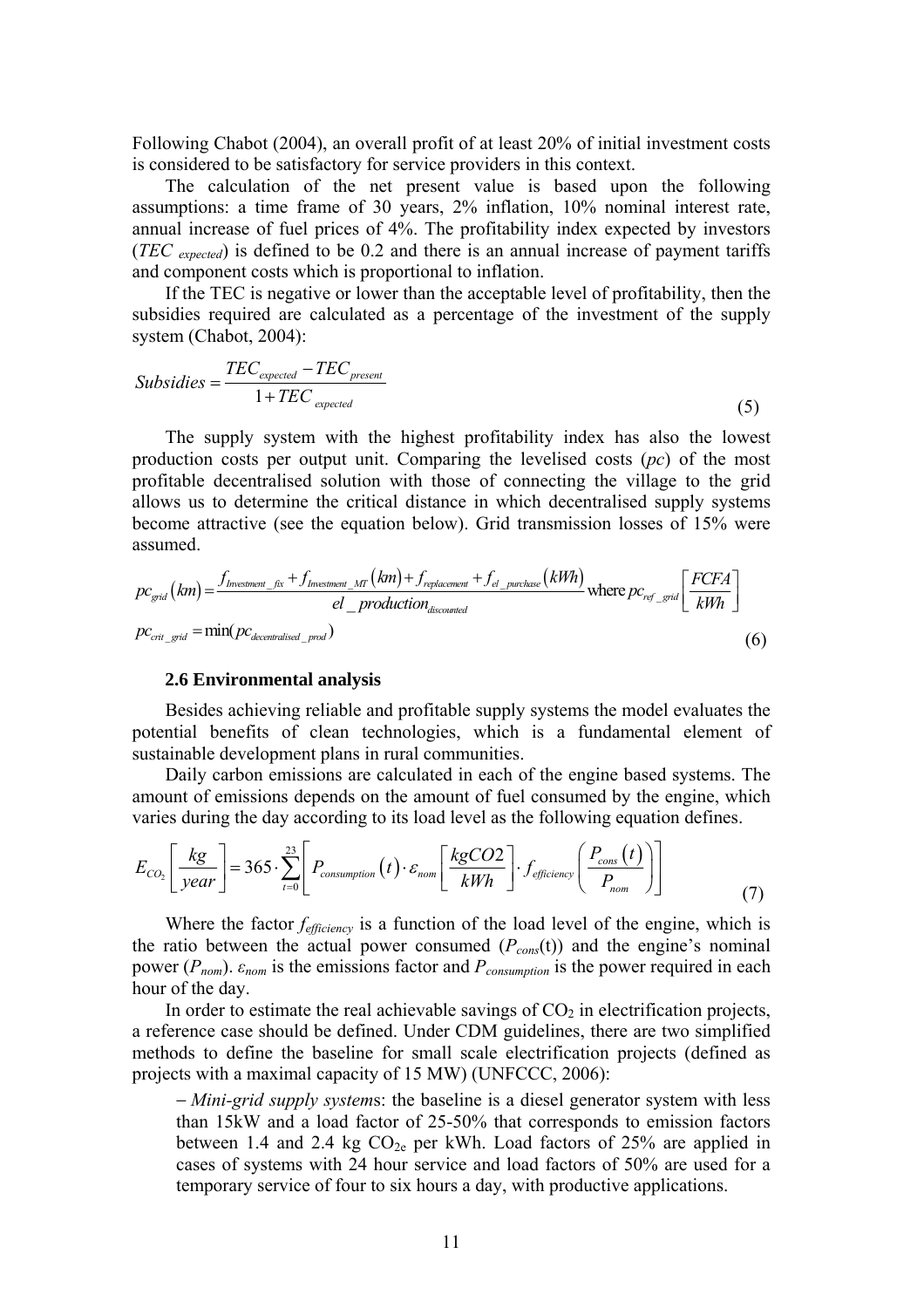− *Individual distributed systems or SHS*: the baseline case considers transport losses of a mini-grid in the total energy consumption of all individual applications and diesel engine's constant emissions factor of 0.9 kg  $CO_{2e}/kWh$ .

The baseline analysis follows the equation shown above, which reflects the cumulative emissions of a pure diesel-engine running the entire day under different load levels.

# **3 Simulation scenarios**

The data used refers to population segments, willingness to pay and levels of service according to the expected utilisation of certain electrical equipment in the northeast region of Senegal. The basic scenario corresponds to a service with 24 hour availability and estimated energy consumption without service restrictions for such a region.

Modifications in demand were systematically introduced at the village level in order to determine whether an adjustment to the consumption behaviour, payment and segmentation could suggest better conditions for the financial feasibility of rural electrification projects.

Nine scenarios intending to rationalise the energy use (in schedules or equipment) were called demand cases. To obtain the optimal case, the willingness to pay of the population and the village segmentation were modified systematically to observe which profiles of villages and which levels of service facilitate obtaining the highest profitability rate.

Finally, in a later stage, the model has integrated the calculation of required subsidies when an association or cooperative manages the project. This option assumes that these groups have a higher interest in getting access to electricity; and therefore, expect a lower level of profit. The last results explore an alternative concept for the management of electrification projects.

## **4 Results**

## **4.1 Demand characteristics**

In the Matam region, a small village of 500 inhabitants would typically have 50 households. Based on the distribution curve of willingness to pay shown in Figure 3 and electrification costs defined previously in section 2, an optimal electrification rate of 61% within the village has been found (see Figure 5).



**Figure 5. Calculation of the optimal electrification rate**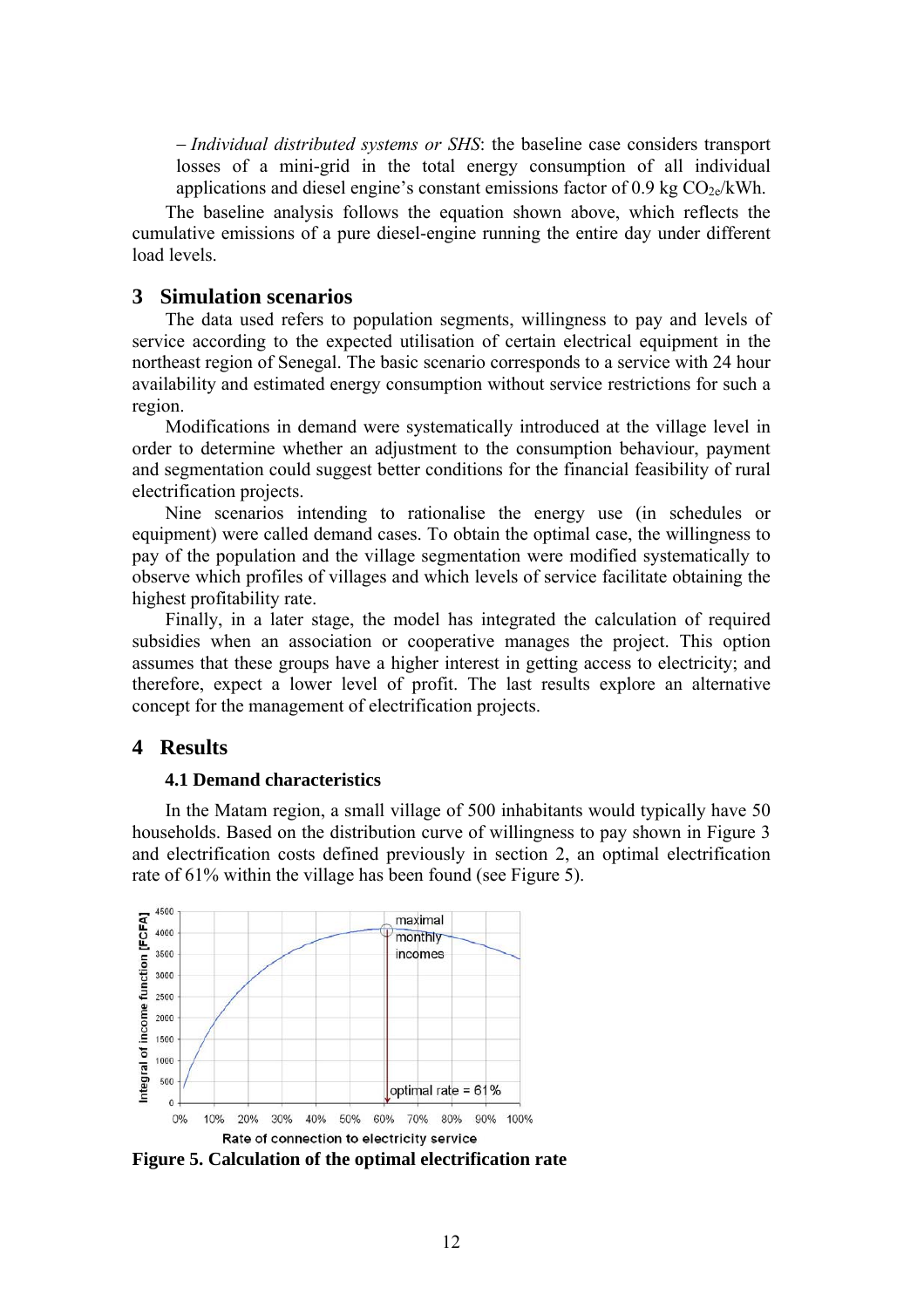The calculation of domestic consumption shown in Table III is based on information obtained from the socio-economic study (PSACD, 2003). The poorest segment represents 25% of households, where each household expects a daily electricity consumption of 189 Wh. Households in Segment 2 have a daily consumption of 305 Wh. In Segment 3 the household's consumption rises significatively to 944 Wh due to fans and colour television. The use of a refrigerator in Segment 4 doubles its consumption to 1,977 Wh per day.

|                                                | $\tilde{}$ |       |                                  | Segment 1                      |       |                                  | ັ<br>Segment 2                 |              |                                  | Segment 3                      |       |                                  | Segment 4                      |
|------------------------------------------------|------------|-------|----------------------------------|--------------------------------|-------|----------------------------------|--------------------------------|--------------|----------------------------------|--------------------------------|-------|----------------------------------|--------------------------------|
| Amount of households                           | 50         |       |                                  | 25 %                           |       |                                  | 28 %                           |              |                                  | 33 %                           |       |                                  | 14 %                           |
| <b>Consumption of</b><br>electrical appliances | [W]        | Jnits | Operating<br>time per<br>day [h] | Electricity<br>per day<br>[Wh] | Jnits | Operating<br>time per<br>day [h] | Electricity<br>per day<br>[Wh] | <b>Jnits</b> | Operating<br>time per<br>day [h] | Electricity<br>per day<br>IWhl | Jnits | Operating<br>time per<br>day [h] | Electricity<br>per day<br>[Wh] |
| lamps.<br>radio.                               | 5          | з     |                                  | 99                             | 5     | 3                                | 165                            | 8            | з                                | 264                            | 9     | Э                                | 297                            |
| Iradio cassette<br>TV B&N                      | 15<br>20   |       | 6                                | -90                            |       | 4<br>4                           | 60<br>80                       |              | 4                                | 60                             |       | 4                                | 60                             |
| $\mathsf{TV}\xspace$ color<br>fridge           | 80<br>100  |       |                                  |                                |       |                                  |                                |              | 4                                | 320                            |       | 4<br>10                          | 320<br>1000                    |
| lfan.<br>freezer                               | 60<br>112  |       |                                  |                                |       |                                  |                                |              | 5                                | 300                            |       | 5                                | 300                            |
| daily electricity consumption [Wh]             |            |       |                                  | 189                            |       |                                  | 305                            |              |                                  | 944                            |       |                                  | 1977                           |

**Table III. Energy consumption in each household's segment** 

The first demand case, designated with the label "original" in Figure 6, is built based on expected behaviour of Senegalese rural communities following the socioeconomic study described in section 2 and refers to a supply service available 24 hours a day. A softer, "optimised", load curve was obtained after rationalising the use of some electrical applications in demand cases, which reduced the amount of energy load by 32%. Moreover, production and communal activities were encouraged to shift their operation to particular times of the day in order to allow a more efficient supply. Demand management is a relevant issue in this context, as the electricity consumed by relatively few places should be generated under higher costs per output unit. In this way, a simple and soft curve can lead to a more energy efficient and economically efficient supply of energy.



**LOAD CURVES OF A SMALL VILLAGE IN SENEGAL** 

**Figure 6. Optimisation of demand cases in a small village** 

The model shows that an optimum service in small localities with 500 inhabitants has an overall daily demand of 22 kWh with a peak of 3.7 kW and the following characteristics: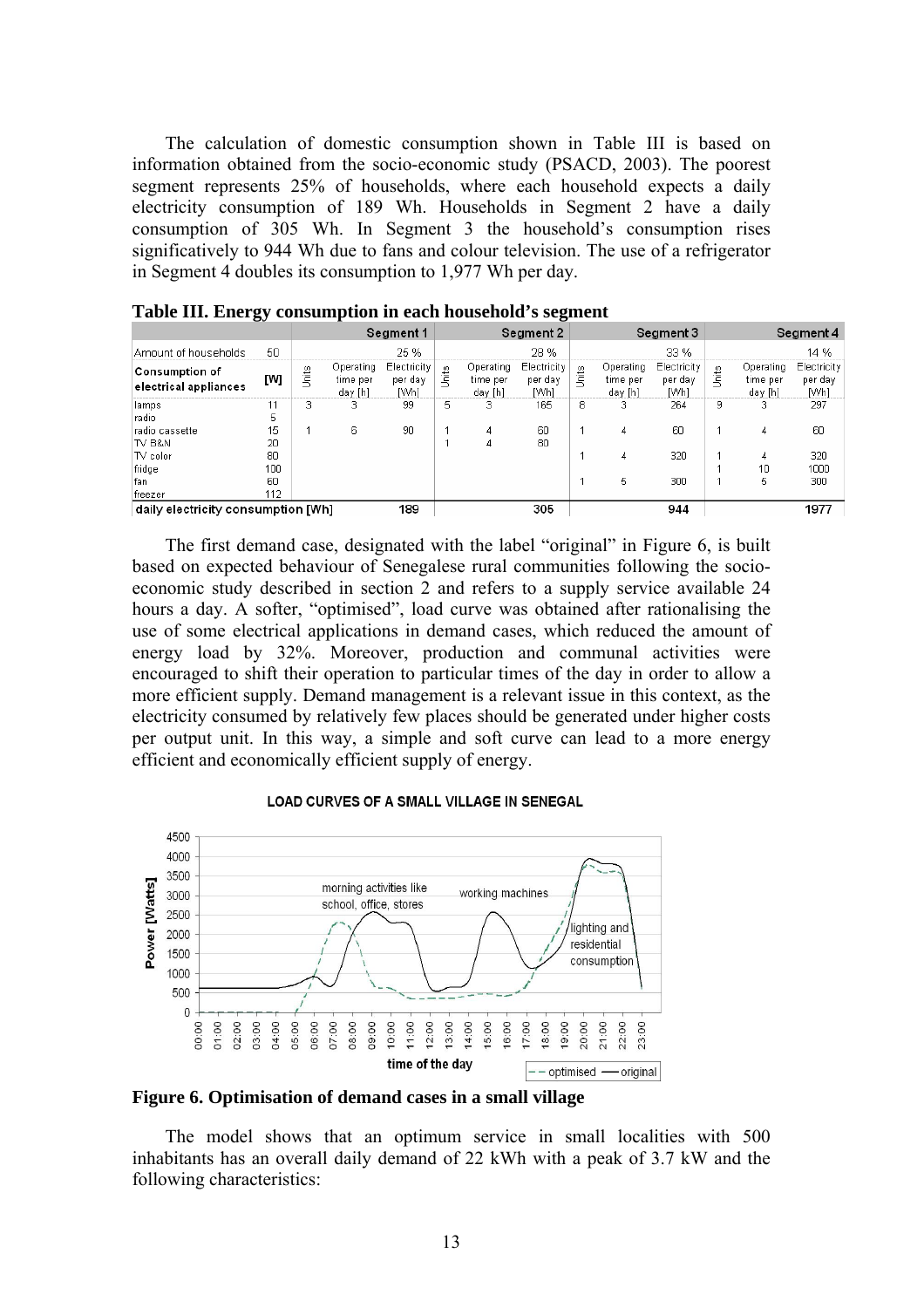- Electricity availability from 6 a.m. until midnight.
- Management of production appliances: non-simultaneous use, low-power equipment.
- Reduction of the amount and use of communal, non-productive equipment like fans and televisions.

## **4.2 Supply system's characteristics and costs**

Schedules for the operation of diesel engines are necessary. Under optimised demand conditions, the supply systems show the following costs (Table IV).

| Table IV. Technical characteristics of supply systems in a small vinage |                                                           |             |                    |                          |  |  |  |  |
|-------------------------------------------------------------------------|-----------------------------------------------------------|-------------|--------------------|--------------------------|--|--|--|--|
| <b>Component</b>                                                        | <b>Hybrid</b> system<br>Diesel engine<br><b>PV</b> system |             | <b>SHS</b>         |                          |  |  |  |  |
| Inverter                                                                |                                                           | 44 kW       |                    | 600W                     |  |  |  |  |
| Engine                                                                  | 5.5 KVA                                                   | -           | 5.5 KVA            | $\overline{\phantom{0}}$ |  |  |  |  |
| Photovoltaic modules                                                    |                                                           | 6 kWp       | $3.1 \text{ kW}$ p | $6.7$ kWp                |  |  |  |  |
| <b>Batteries</b>                                                        | 10 kWh                                                    | 37 kWh      | $20$ kWh           | 60 kWh                   |  |  |  |  |
| <b>Investment costs</b>                                                 | 14.5 m FCFA                                               | 28.9 m FCFA | 24.5 m FCFA        | 45 m FCFA                |  |  |  |  |

**Table IV. Technical characteristics of supply systems in a small village** 

In all demand cases, photovoltaic systems generally require the highest amount of initial investment: 29-42 million francs CFA (44-64 thousand EUR) for PV-minigrids and 45-64 million francs CFA (68-97 thousand EUR) for a constellation of Solar Home Systems.

Diesel generators in pure or hybrid systems must be replaced often, every four to ten years depending on the daily operating hours and require large annual operation expenditures due to the consumption of fossil fuels (about 2 to 3 million Francs CFA, 3,000-4,500 EUR at current level prices).

#### **4.3 Economic evaluation**

Among the supply systems evaluated, only photovoltaic mini-grids achieve a reduced profit given by a positive TEC of 0.01. The minimal amount of subsidies required for an electrification project in Senegal with a profitability index of 0.2 over 30 years is 4.7 million FCFA or 7,165 EUR (see Figure 7). This is achieved through the photovoltaic mini-grid with the demand conditions mentioned above.

Only 25 tons of  $CO<sub>2</sub>$  emissions could be saved per year through the electrification of a small village based on a photovoltaic system. This amount represents about 2% of the investment costs when the project is accredited in the CDM scheme for a 21 year-period under forward fixed-price contracts of 5USD per tonne  $CO<sub>2eq</sub>$  (assuming current CER prices typically used in CDM projects and ignoring the registration and transaction costs). However, with a broad establishment of carbon markets, higher prices of CERs and an important reduction of transaction costs are expected in the long-run.

The choice of a decentralised supply system is financially sound if small villages lie further than 5.4 km from the MV grid lines. This critical distance was calculated on a levelised cost of 535 FCFA/kWh (0.81 EUR/kWh) for a photovoltaic mini-grid.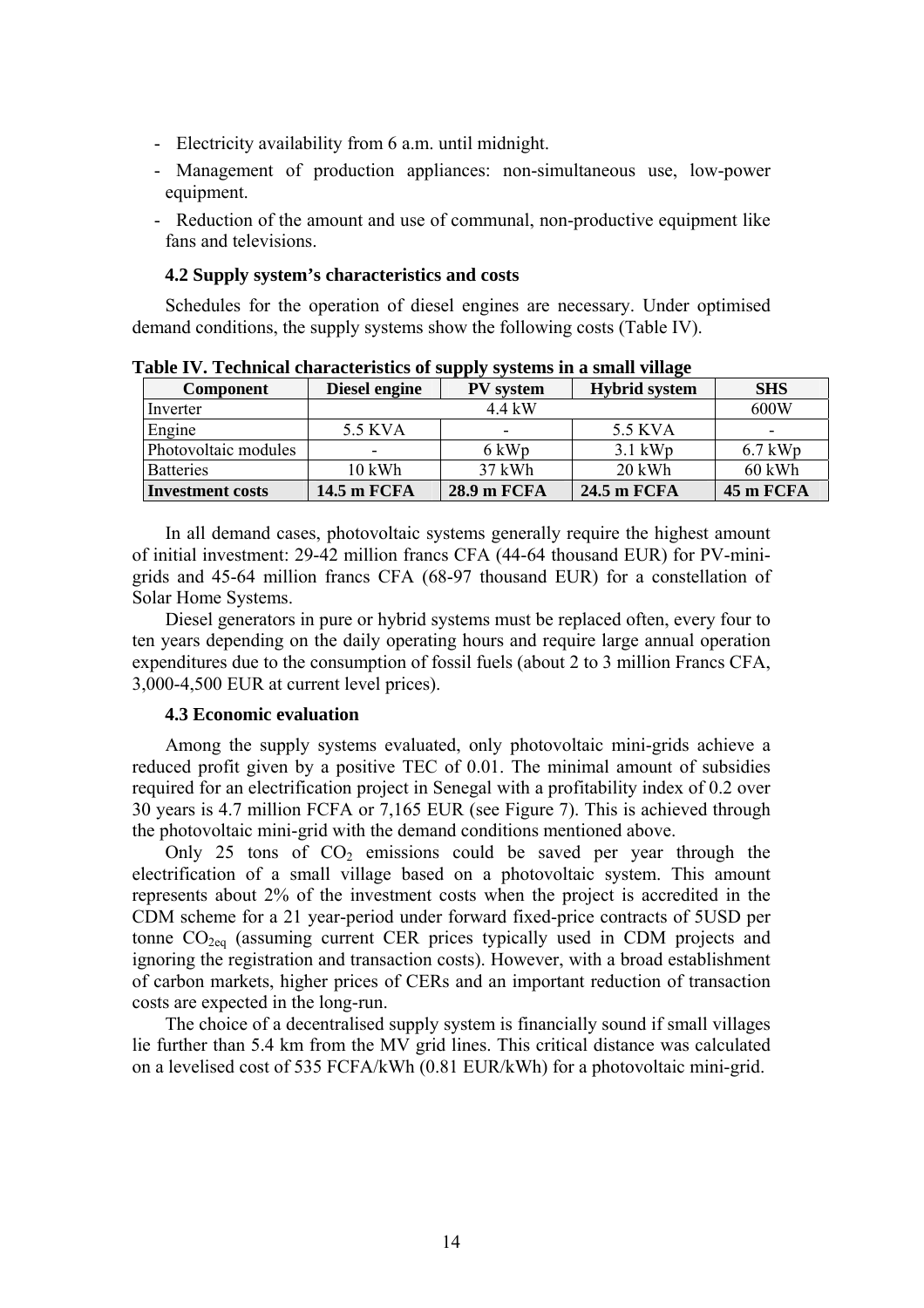

**Figure 7. Profitability results in terms of subsidies required** 

# **5 Discussion**

Overall, high initial investments for photovoltaic based systems and/or growing annual expenditures for the consumption of fossil fuels have resulted in insurmountable barriers to the capacity of rural populations to pay for electrification. Therefore, rural electrification projects in this context are not reasonably profitable for investors without subsidies. The photovoltaic mini-grid has been shown to require the lowest amount of subsidies.

The tariff used by the ASER for high consumption in rural electrification regions of 120 FCFA/kWh underestimates the willingness to pay from the richest segment of rural communities, which is equivalent to at least 308 FCFA/kWh. Although this willingness to pay accounts for only 14% of the population, it could significatively improve the profitability of the project.

The so called "clean" technologies applied to these small scale projects do not produce substantial financial gains resulting from the environmental benefits. Considering registration and transaction costs of each CDM small-scale project, or even many of them bundled into a large one, the CDM scheme does not provide significant incentives in the choice of clean technologies for rural electrification of small villages.

## **5.1 Alternative approaches for rural electrification**

When proposing schemes for rural electrification in small villages, it is important to differentiate between the perspectives of users and investors. The classical approach proposed by De Gouvello and Maigne (2002) adapts supply to the four levels of service based on the middle/average necessities of all the population segments and relates this to their capacity of payment. Meanwhile, in the investor approach the richest groups are set as the priority in order to secure a high level of income, which keeps the electrification project profitable. However, this approach usually reaches a low rate of electrification within the village.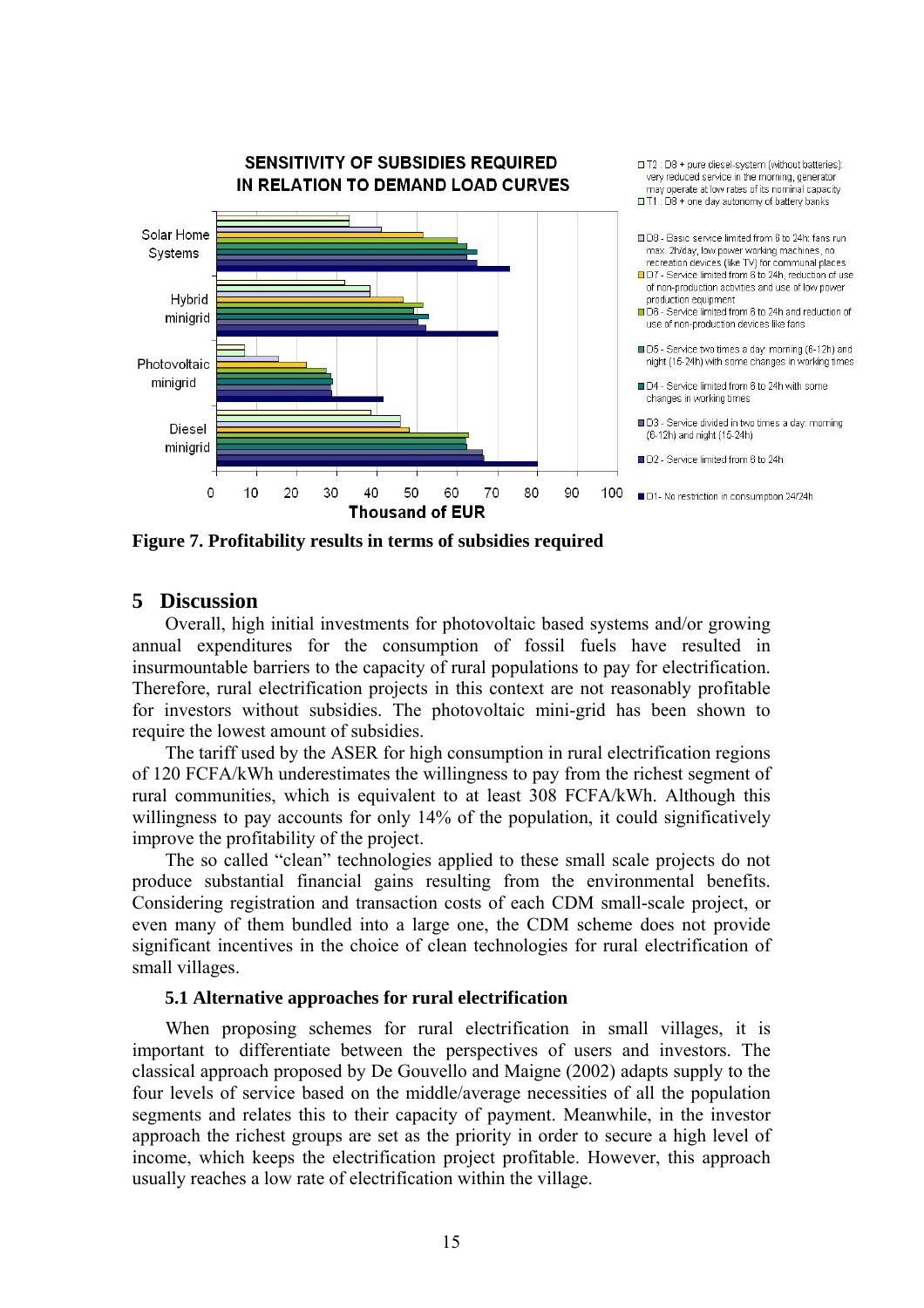After understanding these two different interests and using the model presented here, we have attempted to answer the following question: how could rural electrification become viable for both consumers and investors, in the localities with less than 500 inhabitants? We have found three primary points, which together form a planning path:

- − *Pre-selection of villages*: electrification can be immediately feasible, without subsidies, in villages where the willingness to pay of the poorest segment is at least 3320 FCFA (5EUR) per month. Solar Home Systems and hybrid mini-grids become profitable without subsidies when the poorest segment can pay at least 4,700 to 5,000 FCFA (7-7.6 EUR) respectively.
- − *Reduction of service levels at the supply side:* if the capacity of payment is lower than those of the preselected villages, then the supply should be limited to two or three service levels (instead of four) which correspond mostly to the middle income groups. Fulfilling the energy needs of the richest household segment is highly expensive, and contrary to expectations, it produces a considerable reduction of the profitability index.
- − *Management leadership by communal associations:* if, after these previous steps no investors are motivated to participate in the electrification project, then incentives to have communal associations taking the management leadership should be considered. Groups working for community interests will generally expect less profit than investors, which translates into a lower amount of required subsidies. A lower subsidy requirement is likely to ensure faster realisation of projects.

This path should then facilitate the implementation of electrification in small villages. These findings result from additional simulations after adjusting separately the willingness to pay, the population segmentation and the reduction of expected profitability index by 50%.

The present model is principally based on monetised flows of payments and costs under different supply schemes that have been available from real data of socio-economic studies and recent technical information on power systems. However, in remote areas where higher illiteracy and difficult regional access are present, some key issues like the training of villagers in the use and maintenance of the systems, and the increase of organisational support capacity in human resources or regional branches, involve further costs that should be also taken into account. Furthermore, a risk analysis has been only carried out by means of a sensitivity analysis of the assumptions on interest rates and fuel prices. However, existing risks in the deployment of the project like thefts, human-induced breaks, natural hazards or system failures have not been quantified nor integrated in the analysis so far. In general, these additional costs would not greatly change the ranking of the technologies evaluated, but it would rather show that the real cost of rural electrification has been undervalued.

#### **5.2 Considerations for the broad implementation of new strategies**

Before new approaches for a faster deployment of decentralised technologies in rural electrification can be implemented, it is necessary to identify actual barriers and new tasks which need to be undertaken by the different private and public sector actors. The results of this study were therefore presented to a pool of experts from the ASER, development organisations and banks, independent consultants and private businesses. In this framework, the following facts have been identified as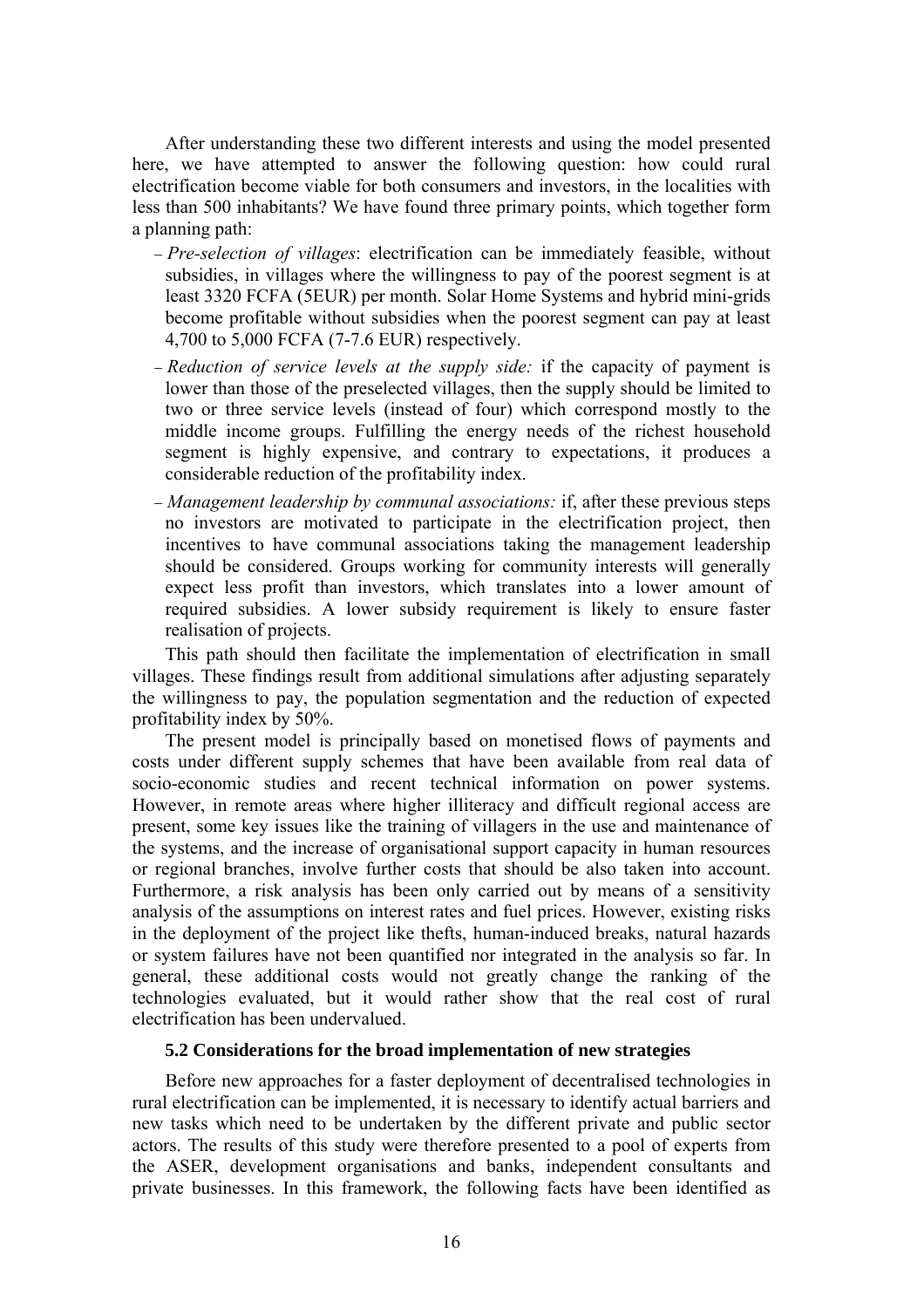relevant issues to be reinforced:

- − *Demand management.* National programs to promote the distribution of efficient appliances should be created. Devices to control energy consumption (as part of the supply system) are to be identified. Public awareness for good practices which avoids high consumption of energy and agreements about public and production usages are to be enhanced in remote localities.
- − *Willingness to pay*. Statistical information about rural populations should be standardised and collected regularly. Methods for surveys should be defined by a central institution like the ASER. Regions are to be classified by priority based upon socio-economic studies.
- − *Levels of service*. Community and investor awareness about the cost effectiveness of simplifying the market segmentation should be raised, i.e. the needs of the richest segment should be adapted to a lower level of service which excludes own refrigeration. Instead, refrigeration systems in small communities can be planned as a shared activity.
- − *Communal management schemes.* Incentives and technical support for communities or associations to lead their electrification process should be created by national agencies and facilitated through simplified administrative processing. Formation of local technicians as well as administrative personnel should be offered continuously. Information networks of existing communities under this management scheme should be updated as a medium of mutual assistance at a regional level. A specific unit of the ASER could define and clarify legal responsibilities within the associations to ensure the good functioning of projects.

Although a detailed discussion of social mobilization and an associated costbenefit analysis of this approach in relation to rural electrification are beyond the scope of this study, it is necessary to recognize that this is a critical issue in helping rural communities to use energy as a means for income generation and, in consequence, should be fully investigated as part of rural energy planning.

Incentives for the support and promotion of photovoltaic technologies created by ASER are an appropriate instrument for facilitating the choice of the most profitable supply system. In a further stage, other implementation studies should be carried out, specifically concerning the practical aspects of communal management, logistics and technical training. Additionally, a nationwide information network should be developed to ensure that different regions will have easy access to different services for the installation, maintenance and upgrading of their supply system.

## **6 Conclusions**

In the long term, both photovoltaic-based systems (PV-mini-grid and Solar Home Systems) are likely to offer the technical solutions with the best economic performance for various demand simulation cases for villages with less than 500 inhabitants. When proposing alternative criteria for a planning path for rural electrification to different Senegalese stakeholders, it was pointed out that the information contained in socio-economical studies is very useful, in order to understand consumer needs. However, we recognise that this is a time consuming activity. In particular, it seems likely that small enterprises that want to present an ERIL project will require further assistance. Experience has shown that it is difficult to manage this kind of project through communal associations, mainly because responsibilities and property issues are not clearly defined. From this perspective, the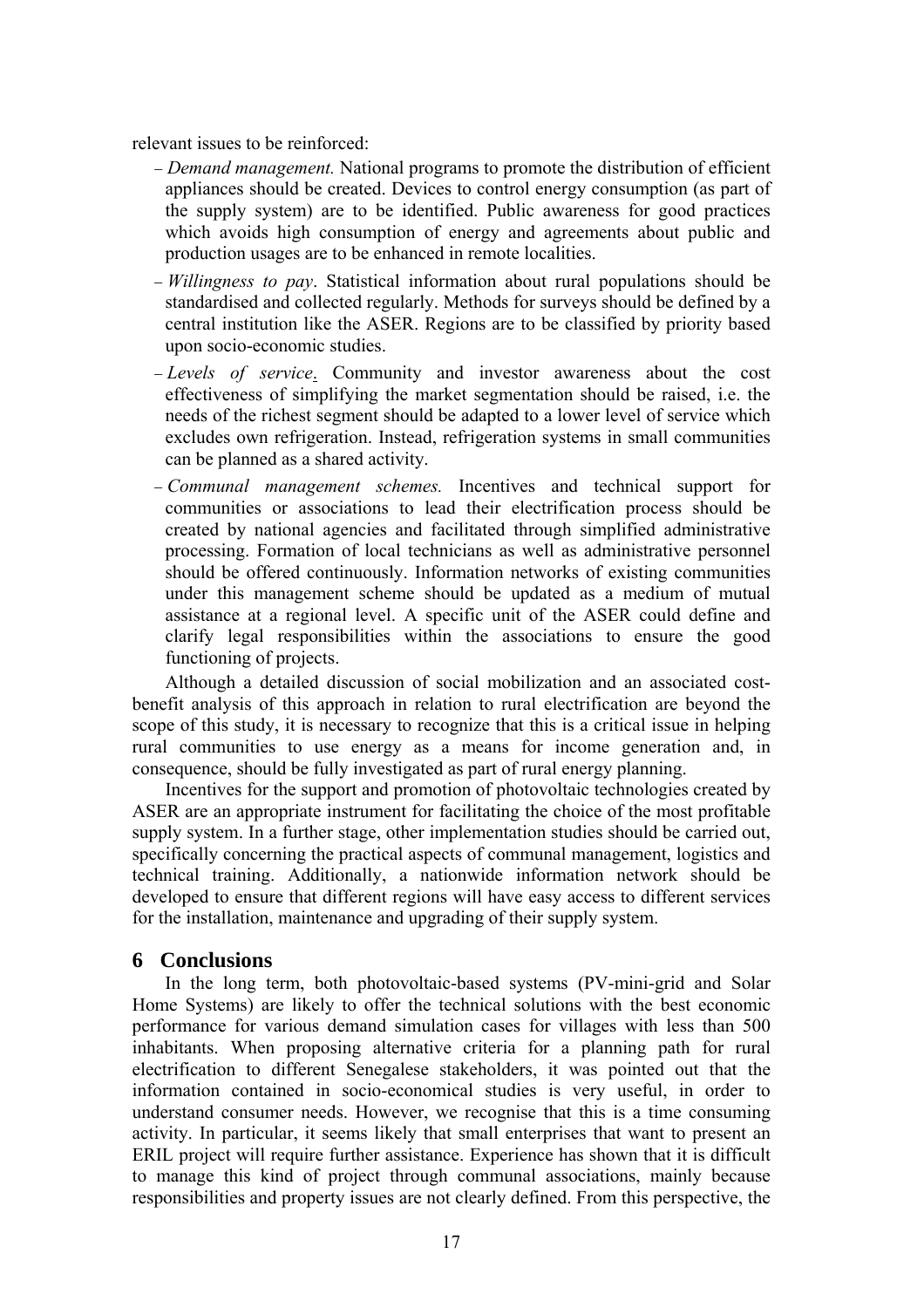supply of only two or three levels of service are, initially, likely to be the most feasible criteria private investors can follow. Whichever path is chosen, the capacity of national agencies and private businesses has to be reinforced in order to react faster and in a cooperative way through a sustainable deployment of electrification planning schemes.

## **References**

- Akella, A.K., Sharma, M.P., Saini, R.P. (2007), "Optimum utilization of renewable energy sources in a remote area", *Renewable & Sustainable Energy Reviews*, vol. 11, issue 5, pp. 894-908.
- Asia Alternative Energy Unit (ASTAE) (1996), *Best Practices for Photovoltaic Household Electrification Programs - Lessons from Experiences in selected Countries*, World Bank Technical Paper 324, World Bank, Washington D.C.
- Barua, D.C, Urmee, T.P., Kumar, S., Bhattacharya, S.C. (2001), "A photovoltaic Solar Home System Dissemination Model", *Progress in Photovoltaics: Research and Applications*, vol.9, issue 4, pp. 313-322.
- Chabot, B. (2004), "Evaluation de la rentabilité des projets par la méthode TEC", course script, ENSAM postgraduate Institute, Corse.
- Commission de Régulation du Secteur de l'Électricité (CRSE) (2007a), *Network map*, available at: http://www.crse.sn/transport.php
- CRSE (2007b), *Les opérateurs du secteur*, web page available at: http://www.crse.sn/secteur.php
- CRSE (2007c), *L'électrification*, web page available at: http://www.crse.sn/electrification.php
- Dahouénon, M. (2005), *Politique et Stratégie d'Electrification Rurale au Sénégal, procédures et mécanismes de l'ASER*, internal PERACOD report, PERACOD, Dakar.
- De Gouvello, C. and Maigne, Y. (2002), *L'Electrification Rurale décentralisée : une chance pour les Hommes, des Techniques pour la Planète*, edited by ADEME, CIRED, IEPF, Fondation Energies pour le Monde. Ed. Systèmes Solaires, Paris.
- Eriksson, J., Chapman, D. (1995), "Photovoltaic Technology: Markets, Economics, and Rural Development", *World Development*, Vol. 23, No.7, pp. 1129-1141.
- GTZ (Deutsche Gesellschaft für Technische Zusammenarbeit) (2004), *Energy-policy framework Conditions for Electricity Markets and Renewable Energies*, TERNA Report, Eschborn, available at http:// www.gtz.de/en/themen/umweltinfrastruktur/energie/13642.htm
- Gullberg, M., Ilskog, E., Katyega, M., Kjellstroem, B. (2005), "Village electrification technologies – an evaluation of photovoltaic cells and compact fluorescent lamps and their applicability in rural villages based on a Tanzanian case study", *Energy Policy*, Vol. 33, issue 10, pp. 1287-1298.
- International Energy Agency (IEA) (2007), *IEA Statistics*, available at: http://www.iea.org/Textbase/stats/index.asp
- Nguyen, K.Q. (2007), "Alternatives to grid extension for rural electrification: Decentralized renewable energy technologies in Vietnam", *Energy Policy*, Vol.35, issue 4, pp. 2579-2589.
- Owsianowski, R. P. (2007), "Projekterschliessung Senegal Erneuerbare Energien und laendliche Elektrifizierung. Laenderreport und Marktanalyse", report, GTZ, Eschborn, available at http://www.gtz.de/de/themen/umweltinfrastruktur/energie/19457.htm

Pohekar (2004), "Application of multi-criteria decision making to sustainable energy